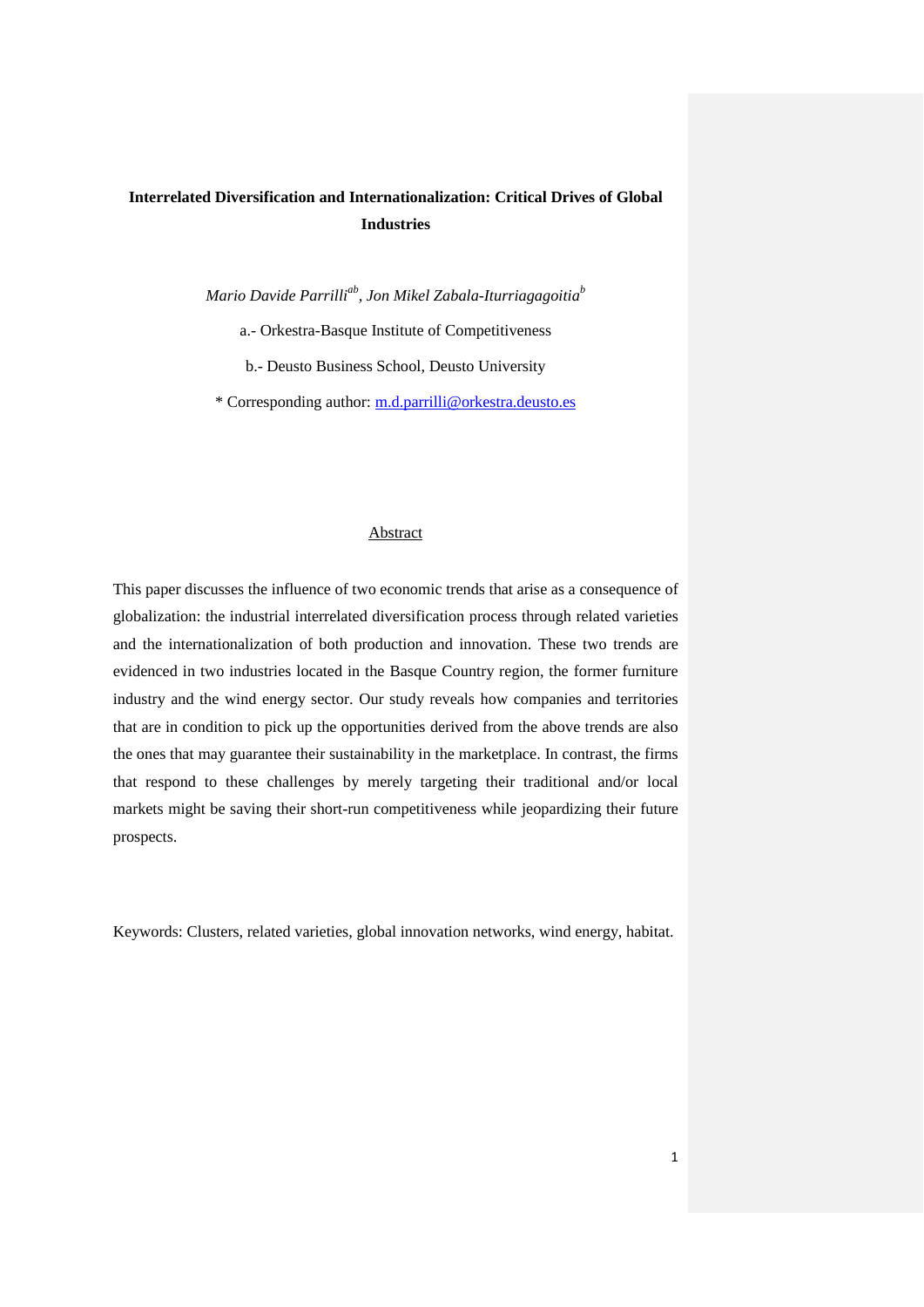### 1. Introduction

We are currently witnessing an international economic situation where new emerging economies are challenging the old global equilibria between the formerly leading Western countries and the rest of the world. In order to gain momentum, Western, and particularly European firms, industries, regions and even countries have to find new ways of competing by adding value to their products (i.e. by means of novelties and higher quality standards), by sophisticating their processes, organizational and commercial structures, and by forming coordinated systems of production and innovation at multiple levels (e.g. local and regional, clusters, regional and national innovation systems) (Porter, 1998; Cooke, 2001; Parrilli, 2004; Menzel and Fornhal, 2010; Martin and Sunley, 2011). In this way, some Western economies have to some extent been able to maintain their competitive edge over the past twenty years.

However, global dynamics have not only changed as a result of the threats and challenges associated with the economic power of emerging countries. During these last decades the large Western corporations have also internationalized their operations to such an extent that jeopardizes the resilience  $1$  of their local supply chains and production systems. Global or multinational companies are increasingly moving their operations to new markets (e.g. emerging economies) in which the hosts have a leading edge (Dunning, 2008; Elola et al., 2012). This means that Western small and mediumsized enterprises (SMEs), their local production systems, and their regional innovation systems need to undergo substantial changes as a means to cope with the challenges derived from these global dynamics. This is true in the case of the clusters that are studied in this paper, but the reflections underneath may also apply to other local production systems, particularly across the EU space (Menzel and Fornhal, 2010; Boschma et al., 2013; Elola et al., 2013).

The main focus of this paper lies in the local production systems and the small and medium-sized enterprises (SMEs) embedded in two clusters located in the Basque Country region: the former furniture industry and the wind energy sector. The goal of the manuscript is to illustrate the impact of two crucial trends affecting local and regional development. On the one hand, the capacity of local firms and systems to

 $\overline{a}$ 

 $^{\text{1}}$  Resilience is taken here as a combination of connectedness across the local social and economic agents and the potential of the latter to diversify their activities as a means to restore the competitiveness of the local/regional production system (see Cooke , 2012:2).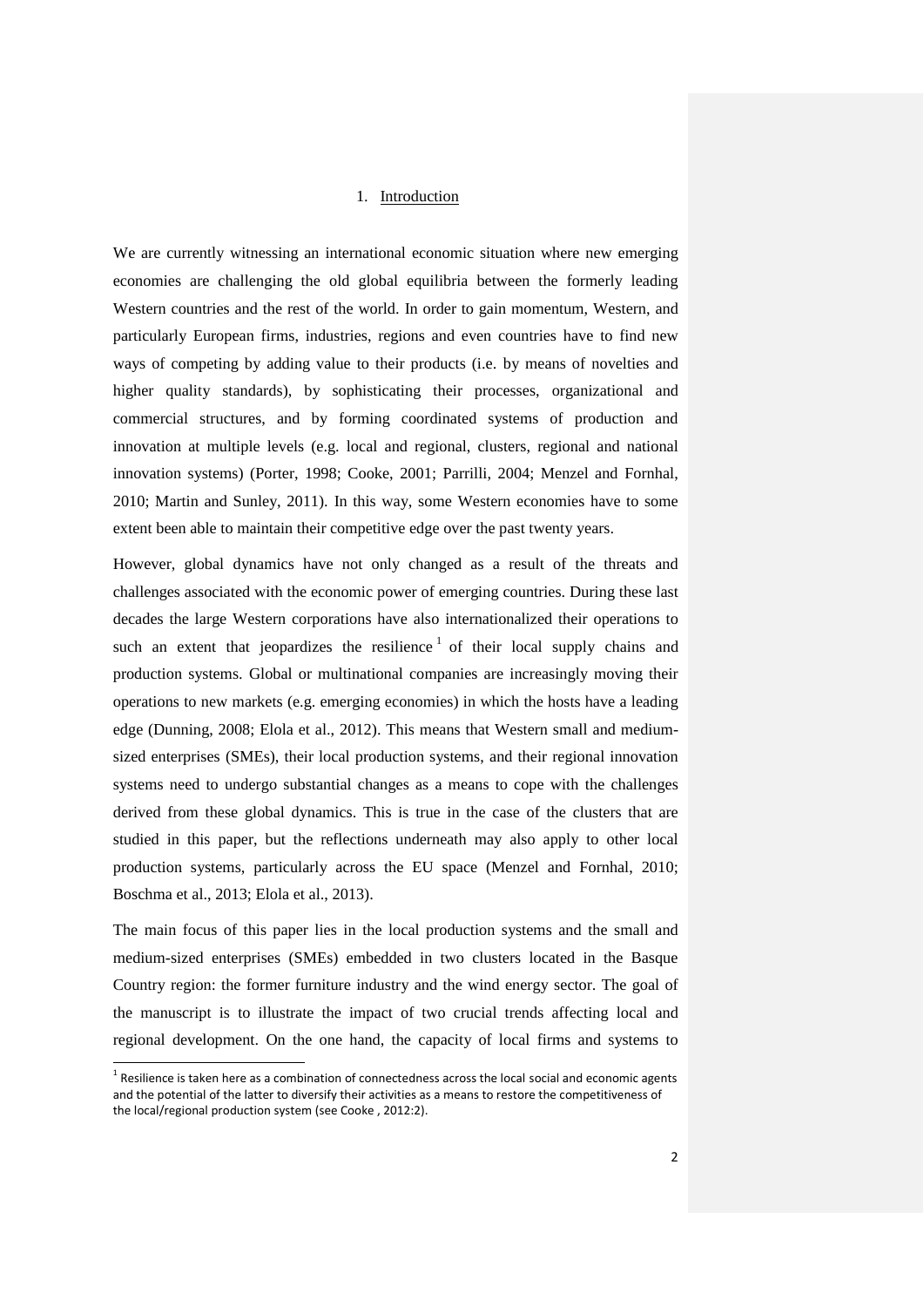diversify their productions along the 'related varieties' angle. On the other, the capacity of local firms to internationalize their operations while keeping their regional innovation system (RIS) active and supportive. This might occur when the RIS is capable of both absorbing knowledge from global innovation networks, and of transferring it to the (regional) firms.

The next section introduces the crucial aspects of innovation that are now integrated in a modern approach to innovation (i.e. interactive and systemic). In section 3, the presentation of the wider landscape in which the two current industrial trends are identified and discussed, i.e. the integration of industrial opportunities along related varieties and the internationalization of production and innovation along global value chains and global innovation networks. Section 4 presents two cases selected from the Basque Country in which the previous two trends are shown: the former furniture industry, now integrating more than manufacture of furniture, and the wind energy cluster. Section 5 links the concepts discussed along the paper with the Smart Specialization Strategies initiative that has in recent years gained considerable attention among European policy makers, in order to provide some policy recommendations as a result of the analysis. A final section of concluding remarks and new research questions closes the paper.

### 2. The global context and the new challenges

The big push to globalization is driving many firms and industrial sectors to striking changes in their growth prospects. In particular, their own sustainability is at stake since new competitors are coming to the fore with such a strength that allows them gaining important market shares. This presence is in a way shrinking the market available to traditional industries located in Western countries. This is the case of traditional industries such as textiles, clothing, furniture, footwear, tiles, foundries, pulp and paper, plastic and metallic products, machine-tools, etc.

As Table 1 shows, East Asian countries have increased their market share enormously, with exports and imports more than 150 times higher than 20 years ago (inter-annual growth rates of about 14%). Noteworthy are also the growth rates observed in low & middle income and South Asian countries. In contrast, the export/import growth for high income countries is four times higher in the same period (Western economies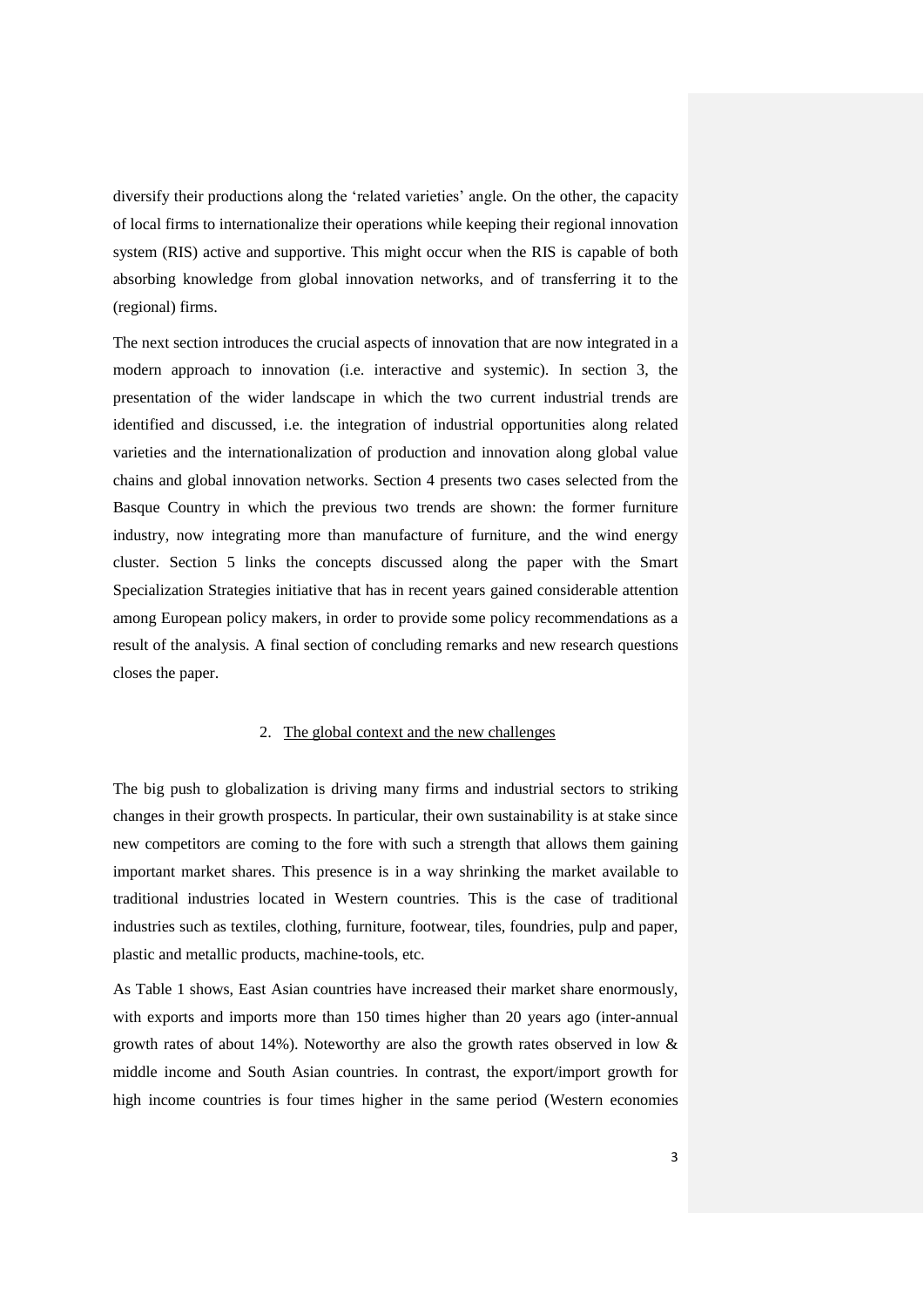account for inter-annual growth rates around 6%). This might depend either on western companies facing growing competition from Asian companies (which implies their market shares could shrink in their traditional western markets), or on Western companies that also have export opportunities in Asian countries, which leads them to rely on the building up of global value chains (GVCs) and global innovation networks (GINs), a topic that will be discussed more in depth in the next sections. On the whole, the direct effect is that market shares of western firms and economies are shrinking significantly.

|                                                            | Exports (current US\$ billions) |        |                                       | Imports (current US\$ billions) |        |                                    |
|------------------------------------------------------------|---------------------------------|--------|---------------------------------------|---------------------------------|--------|------------------------------------|
|                                                            | 1990                            | 2010   | Inter-<br>annual<br>growth<br>$(\% )$ | 1990                            | 2010   | Inter-<br>annual<br>growth<br>(% ) |
| Total                                                      | 3,473                           | 15,211 | 7.66                                  | 3,551                           | 15,264 | 7.56                               |
| High income                                                | 2,903                           | 10,279 | 6.53                                  | 2,992                           | 10,519 | 6.49                               |
| Low & middle income                                        | 565                             | 4,929  | 11.44                                 | 547                             | 4,748  | 11.41                              |
| Pacific<br>Asia<br>$\&$<br>East<br>(developing only)       | 156                             | 2,282  | 14.36                                 | 161                             | 2,046  | 13.55                              |
| Europe & Central Asia<br>(developing only)                 | .                               | 830    | .                                     | $\cdot$ $\cdot$                 | 786    | .                                  |
| Latin<br>America<br>&<br>Caribbean<br>(developing<br>only) | 141                             | 862    | 9.48                                  | 119                             | 872    | 10.47                              |
| Middle East & North<br>Africa (developing only)            | 76                              | 353    | 7.98                                  | 77                              | 330    | 7.55                               |
| South Asia                                                 | 28                              | 271    | 12.02                                 | 39                              | 419    | 10.61                              |
| Sub-Saharan<br>Africa<br>(developing only)                 | 68                              | 333    | 8.27                                  | 58                              | 303    | 8.62                               |

**Table 1: Exports and Imports on a world scale**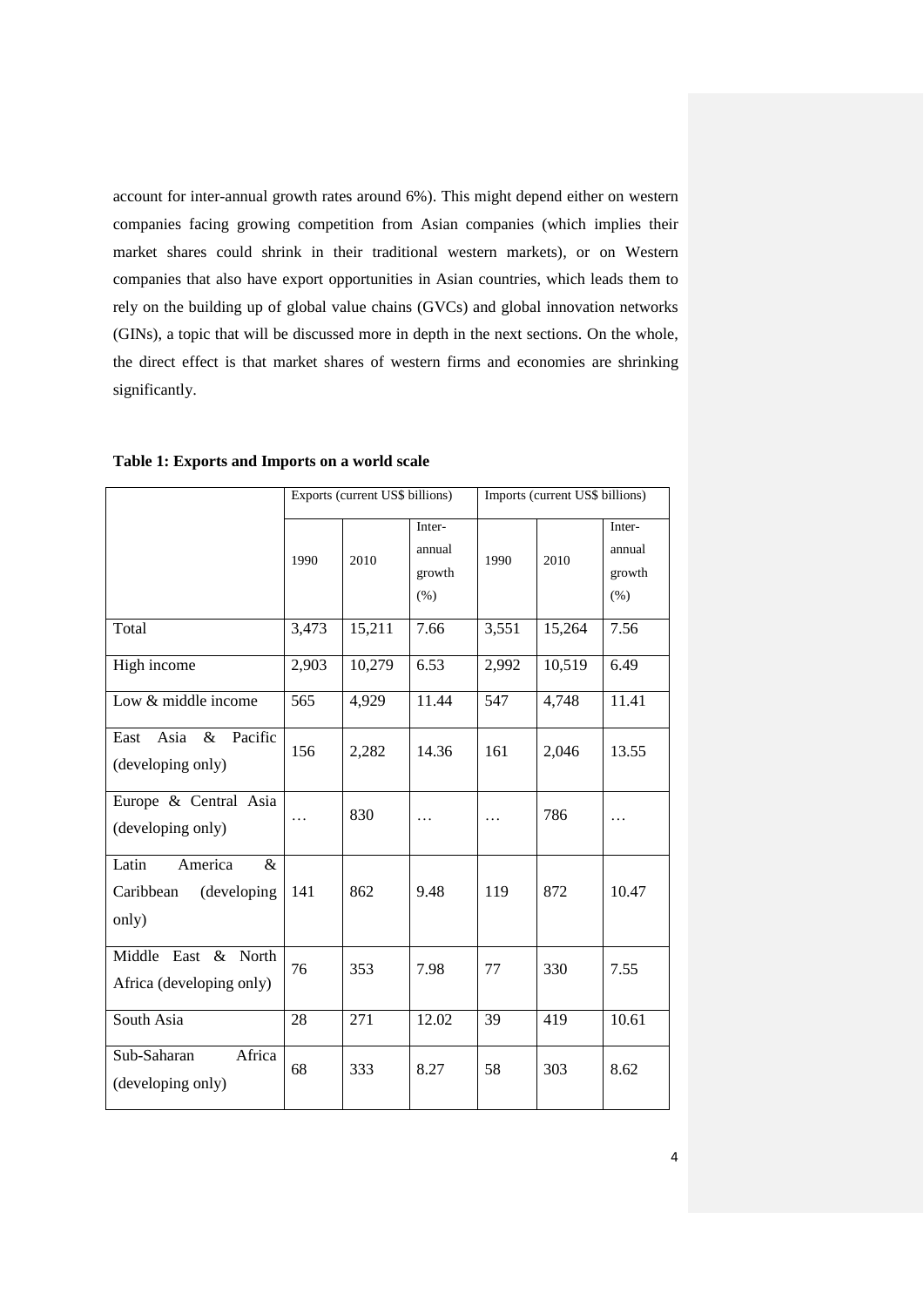Source: the World Bank (2013), [www.worldbank.org.](http://www.worldbank.org/)

These new counterparts have acquired an increasing power in global trade, not only by increasing their production facilities and investment agreements, but also in terms of an increasing innovation capacity. This change in world dynamics has implied a major change, with the extension of the G8 group in the wider and inclusive G20, in which a large number of medium-income and low-income countries have been integrated (e.g. China, India, Brazil, Mexico, Indonesia, Turkey, South Africa, etc.).

Notwithstanding such a big transformation, most lead companies try not to lose their market shares by developing new products and processes which they aim at selling in new and emerging markets. They manage this on the basis of two types of strategies. The first one is the strategic effort in research and development (R&D) and innovation activities more in general, which are considered a priority for upgrading the competitiveness of firms (Griliches, 1979; Rothwell, 1984). This first strategy has a major influence on the production systems of these firms (Lundvall, 1992; Pyke and Sengenberger, 1992), which represent their traditional supply chains and help them retain the advantages of flexibility and fast-to-market processes, socially-embedded cooperation, secrecy on process and product innovation, among others. The second strategy is the internationalization of production and trade. This strategy is intended to exploit the width of international markets, which also has a direct influence on the previous types of activities, namely R&D and innovation, production value chains and international trade (Dunning, 1988, 2008).

In the next section we will go through these aspects from a more theoretical perspective, before verifying their application in the specific context of two industries in the Basque Country region (section 4).

### 3. Innovation, knowledge, learning and related-varieties

On the basis of this challenging global context, the relevance of innovation as a source of dynamism and economic growth is acknowledged. Many of the current theories and approaches on innovation highlight the difficulties firms often face when generating the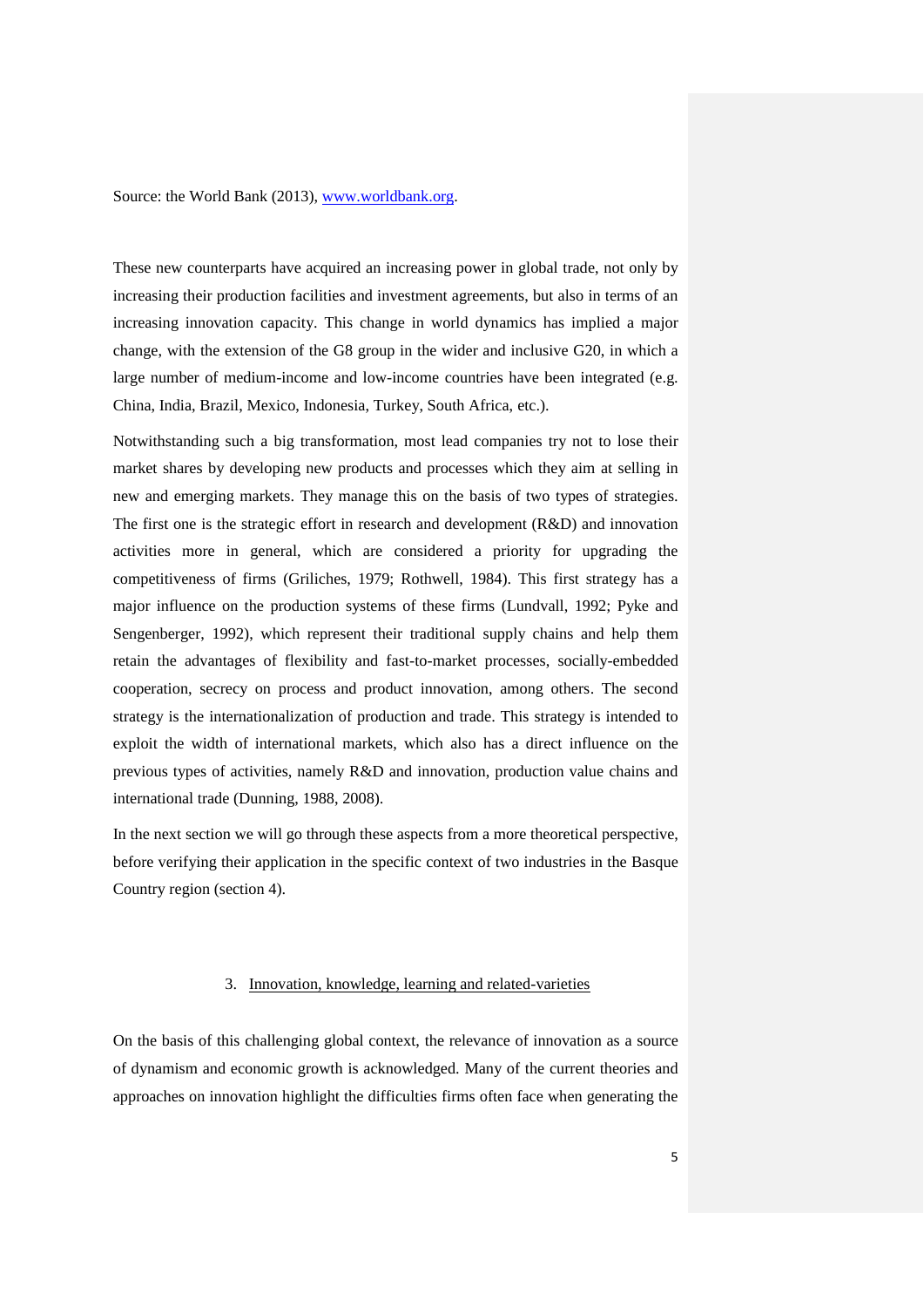technological knowledge required to undertake substantial innovation processes by themselves. Accordingly, firms increasingly need to access external sources of knowledge from other firms or research organizations (e.g. through subcontracting of R&D, technology licensing or bilateral cooperation agreements to name a few).

#### *3.1 Driver I: Innovating through Interrelated Diversification*

The relevance of external sources of knowledge as determinants of innovation has been emphasized in the literature from a wide variety of approaches. The innovation systems literature highlights innovation as being the result of dynamic social and economic processes based on learning and interaction among actors (Lundvall, 1992). Network theories (Håkansson, 1987) also maintain that companies rarely innovate individually and that the introduction of new products or processes in the market depends on their ability to cooperate with external agents. Similar arguments have also been posed from strategic management perspectives, which noted that the search for new ideas, new organizational forms, etc. surpassed the boundaries of the organization (March, 1991). Chesbrough (2003) described this phenomenon as the rise of open innovation modes.

One of the key concepts that emerges from the understanding of innovation regarding the internal usability of external knowledge is the 'absorptive capacity' (Cohen and Levinthal, 1990). These authors noted that internal R&D plays a dual role. On the one hand, it constitutes an essential source of knowledge for innovation. On the other, it increases the company's ability to identify, assimilate and exploit external knowledge. The empirical studies made in this stream of research illustrate how companies with good levels of absorptive capacity, namely internal R&D capabilities, are more likely to absorb external knowledge through the establishment of cooperation agreements (Vega-Jurado, 2008), what influences the returns these companies get from product and process innovations.

The concept of absorptive capacity however suggests that internal capacities can only be improved in the knowledge bases that are relatively close to those available in the firm. In other words, a company will be able to exploit external knowledge as long as the latter knowledge can be identified and assimilated. This has led some scholars to introduce the concept of 'related variety' (Frenken et al., 2007). As Asheim et al. (2011)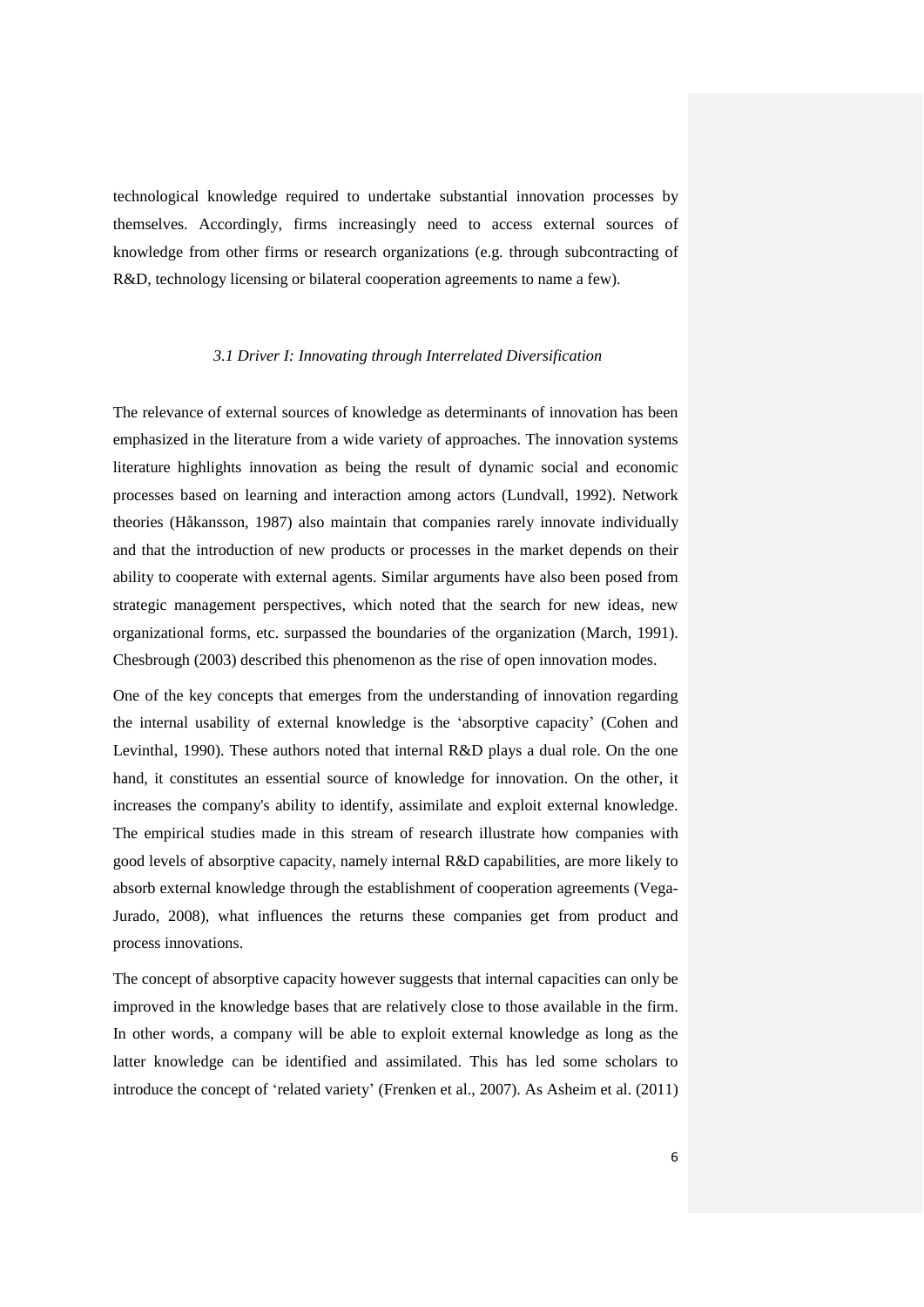discuss, related variety refers to a set of complementary sectors that share capabilities and competences so that it becomes easier to understand and absorb each other's knowledge. The underlying idea is that "a region specializing in a particular composition of complementary sectors will experience higher growth rates than a region specializing in sectors that do not complement each other" (Frenken et al., 2007: 686). Consequently, related variety driven firms, entrepreneurial ventures, territories, etc. reduce the risk of selecting wrong activities since the existing competences are taken as the point of departure in order to broaden the economic base.

The specialization into certain fields tends to increase the risks associated to potential external shocks due to the lack of diversity. In contrast, one may also argue that the larger the sectoral variety, the higher the probability of promoting economic growth. Accordingly, it has to be taken into account that despite these variety driven spillovers can lead to risk reduction, they may also reduce the probability of getting higher profits. This is what is often known as the 'unrelated variety' phenomenon. According to it, when one sector is hit by an economic downturn in a territory with a high degree of unrelated variety, this will not negatively affect the other sectors. Summing up, while unrelated variety safeguards against external shocks, related variety is expected to be beneficial for Jacobs externalities in the form of knowledge spillovers (ibid: 688).

Several studies have been conducted on these two concepts, studying whether territories specialized in certain activities, industries or products (i.e. where related variety is in place) are more conducive to innovation and growth as compared to other locations that count with more diversified industrial structures (i.e. unrelated variety). In this sense, Frenken et al. (2007) found that in the period 1996-2002 Dutch regions with a high degree of related variety showed the highest employment growth rates. Boschma et al. (2011) studied the influence of related variety on regional growth in Spain during the period 1995–2007 with similar results. In fact, their evidence suggests that Spanish provinces with a wide range of related industries tend to show higher economic growth rates. Finally, Saviotti and Frenken (2008) show how related variety in exports is a determinant of GDP per capita and labor productivity growth for OECD countries between 1964 and 2003.

From our point of view, these findings seem to reveal that while that related variety determines growth in the short run, unrelated variety becomes a determinant of growth in longer time horizons. Making an analogy, in a dry soil a farmer would plant as many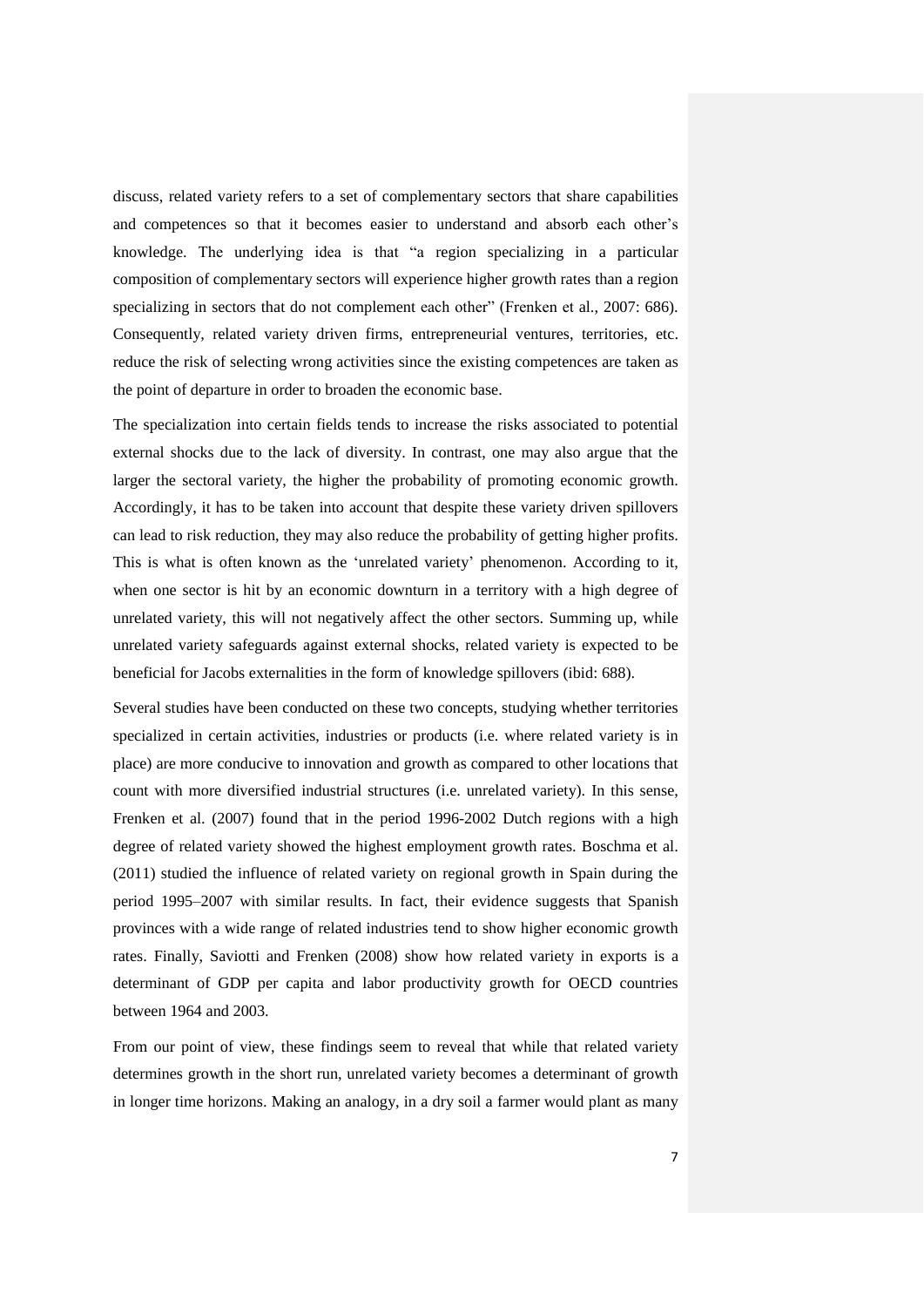different seeds as possible. However, if the same farmer has a fertile soil, he/she might probably plant similar seeds to those that have already grown. The efficiency in both situations would also be a matter of discussion. In the first case the farmer would get a low efficiency, as his main goal is to be effective in turning the dry soil into a fertile one. In the second situation though, the goal of the farmer would be to be as efficient as possible, as he/she is already aware of the type of plants that may grow under those conditions. We consider more light needs to be shed on the debate between related and unrelated varieties and their positive or negative impact on employment and economic growth. Applying the related varieties rationale to the product and technology life cycles, one may wonder to what extent employment growth could be observed if the dominant industrial sectors in a territory are in a decline process. In the case of old industrial regions then, what would be the most effective strategy, to rely on related varieties gaining knowledge from sectors with a similar knowledge base, or trying to diversify as much as possible in an unrelated manner? We will try to address these questions in the concluding section in this article.

As we will see in the case of the HABIC cluster (section 4.1), the regional specialization observed in the furniture industry in the Basque Country, together with the extraregional linkages local firms have, has induced interactive learning and innovation in local firms within this sector. As a result, local actors have been able to apply their knowledge pool in both related and unrelated industries, identifying those opportunities that may be relevant for them, and thus obtaining a diversified but still related variety of products.

# *3.2 Driver II: Internationalization of production and global innovation strategies and networks*

The second strategic driver of the past few years has been the globalization of innovation. The globalization of production has become a relevant field of study since the second half of the 1980s with the transfer of significant phases of production abroad or even the full assembly process. This form of internationalization developed across a set of industries that did not require advanced manufacturing competences, such as textiles and footwear (to Asia and Central America), the furniture industry (in Eastern Europe), and electronics appliances (again to Asia), among others (Baldwin, 2005). In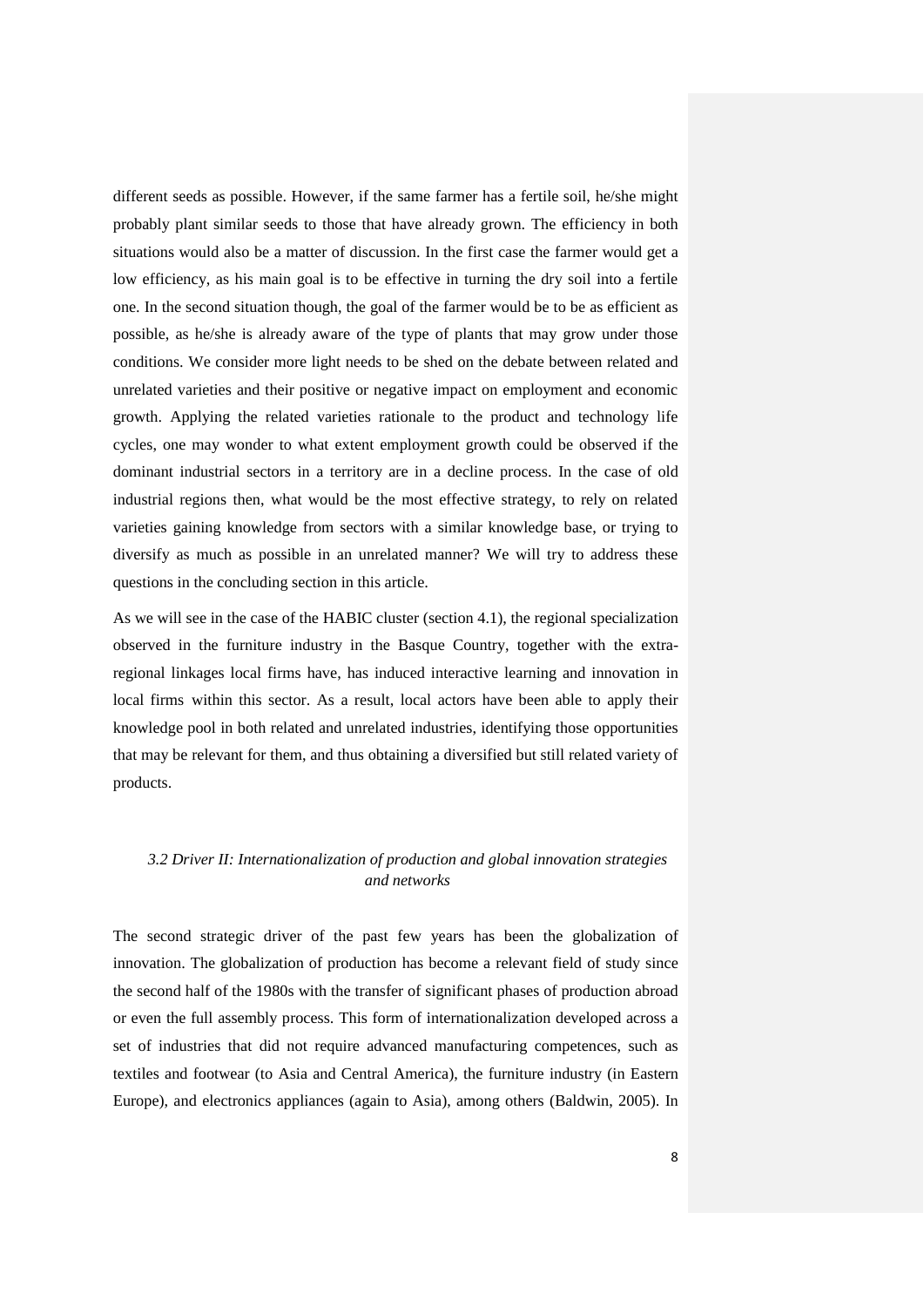these sectors and markets, lead companies have internationalized their production as a means to respond to the limitations of their traditional production and commercialization sites (e.g. cost of personnel, tight regulation, and tax regime), which could no more guarantee their sustainable growth. These firms have mostly become internationalized either by breaking their production system into small distinct steps and spreading the physical location of these steps around the world, or by moving the whole production process to different countries (Gourevitch et al., 2000: 302). That way, firms developed a consistent strategy of foreign direct investments, production and sale overseas such as in Asian and Latin American markets (Dunning, 1988; 2008; Gereffi and Korzeniewicz, 1994; Kokko and Blomstrom, 2000; Gereffi et al., 2005). The analysis of this phenomenon and the related value distribution across agents and countries has led a number of development scholars to elaborate the concept of 'global commodity chains' (GCC), which has later been upgraded to the more comprehensive concept of 'global value chains' –GVC- (Gereffi et al., 2005). The GVC concept focuses on any production that is developed through different phases and activities that are performed by separate firms in various countries. It analyses the value each production phase adds to the final product and the market power delivered to the different companies, industries and countries involved in such exchange. In this sense, it takes quite a linear perspective, which helps identifying the governance/power arrangement and dynamics across the different agents that also determine their market power in the whole value chain (Parrilli et al., 2013).

From a different perspective, the concept of global production networks (GPNs) has been developed and applied to the analysis of global production dynamics (Ernst and Kim, 2002; Henderson et al., 2002; Coe et al., 2008; Yeung, 2009). It is a concept developed within the economic geography approximation to globalization, emphasizing the changing integration of new areas, regions and companies in the complex dynamics that involve the most globalized industries such as electronics and ICTs, automotive, biotech or pharmaceuticals (Yeung, 2009; Yang, 2012). This approach takes a much less linear approach than the global value chains´; for this reason, these scholars replace the concept 'chain' with 'network', which best represents this changing scenario of globalized production. It also focuses on a wider set of competitive drivers (i.e. institutional, cultural, social and political) and mechanisms (e.g. labor and environmental regulations) that also help explain constraints, bottlenecks, potentials and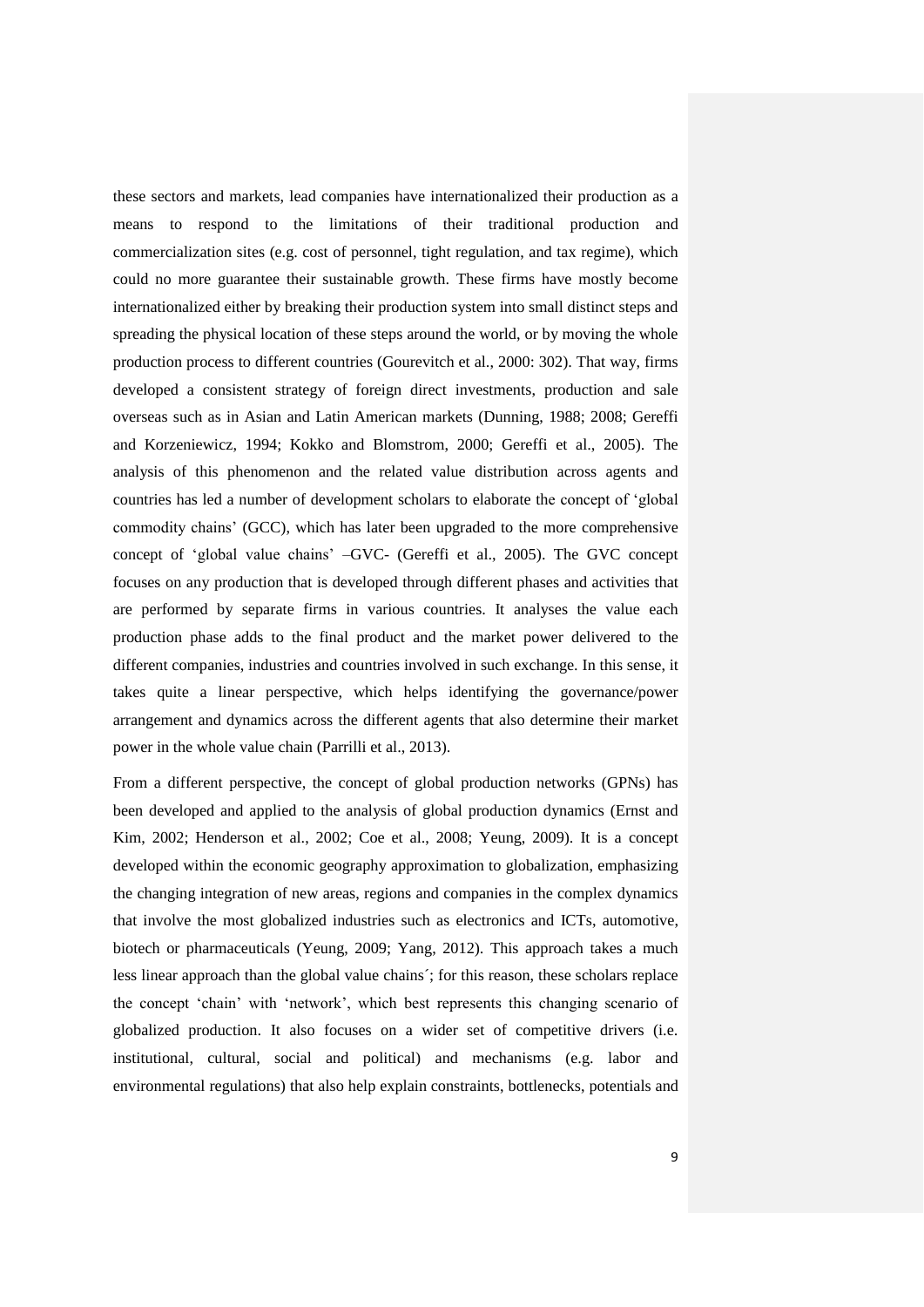opportunities (Coe et al., 2008; Parrilli et al., 2013). In addition, as discussed by Coe et al. (2008: 272), although the core of all three conceptualizations (GCC, GPN and GVC) is similar (i.e. the nexus of interconnected functions, operations and transactions) there are two crucial differences, between GCCs and GVCs on the one hand and these two as compared to GPNs on the other. First, GCCs and GVCs are essentially linear, while GPNs go beyond such linearity and incorporate all kinds of network configurations. In turn, GCCs/GVCs focus on the governance of inter-firm transactions while GPNs attempt to encompass all relevant sets of actors and relationships.

Although the previous theoretical approaches focus on different aspects of globalization, all of them stress the importance acquired by the strategies and practices of production internationalization devised by the large corporations over the past decades. These frameworks have a variety of possible positive and negative impacts on local production systems (Gourevitch et al., 2000). However, to give a fuller account of their impact, these frameworks need to be discussed in combination with a new one that focuses on the innovation capacities and strategies of both the lead corporations and their local production systems and supply chains.

The innovation systems literature recognizes the role played by local skills, institutions, localized learning processes, and the relevance of common social and cultural values, among others (Cooke et al., 1997; Cooke et al., 2004; Uyarra and Flanagan, 2010). Acknowledging that the characteristics of the local environment are a crucial element in this stream of research, we also need to recognize that the competitive forces associated to an increasingly globalized economy drive companies to create strong internal links and pipelines to global knowledge sources in order to strengthen their core competences (Howells et al., 2003; Caloghirou, 2004; Sotarauta and Pulkkinen, 2011). On these bases, a theoretical framework relying on the concept of global innovation networks (GINs) has been recently developed and applied to globalization processes (Ernst, 2009; Cooke, 2012; Parrilli et al., 2013).

GINs can be defined as "globally organized networks of interconnected and integrated functions and operations by firms and non-firm organizations engaged in the development or diffusion of innovations" (Chaminade et al., 2010: 3). Such framework focuses on the specific innovation dynamics that take place within specific industries and that favor changes in market dynamics. Both Ernst (2009) and Cooke (2012) applied it to the electronics industry in Asia, where important investments and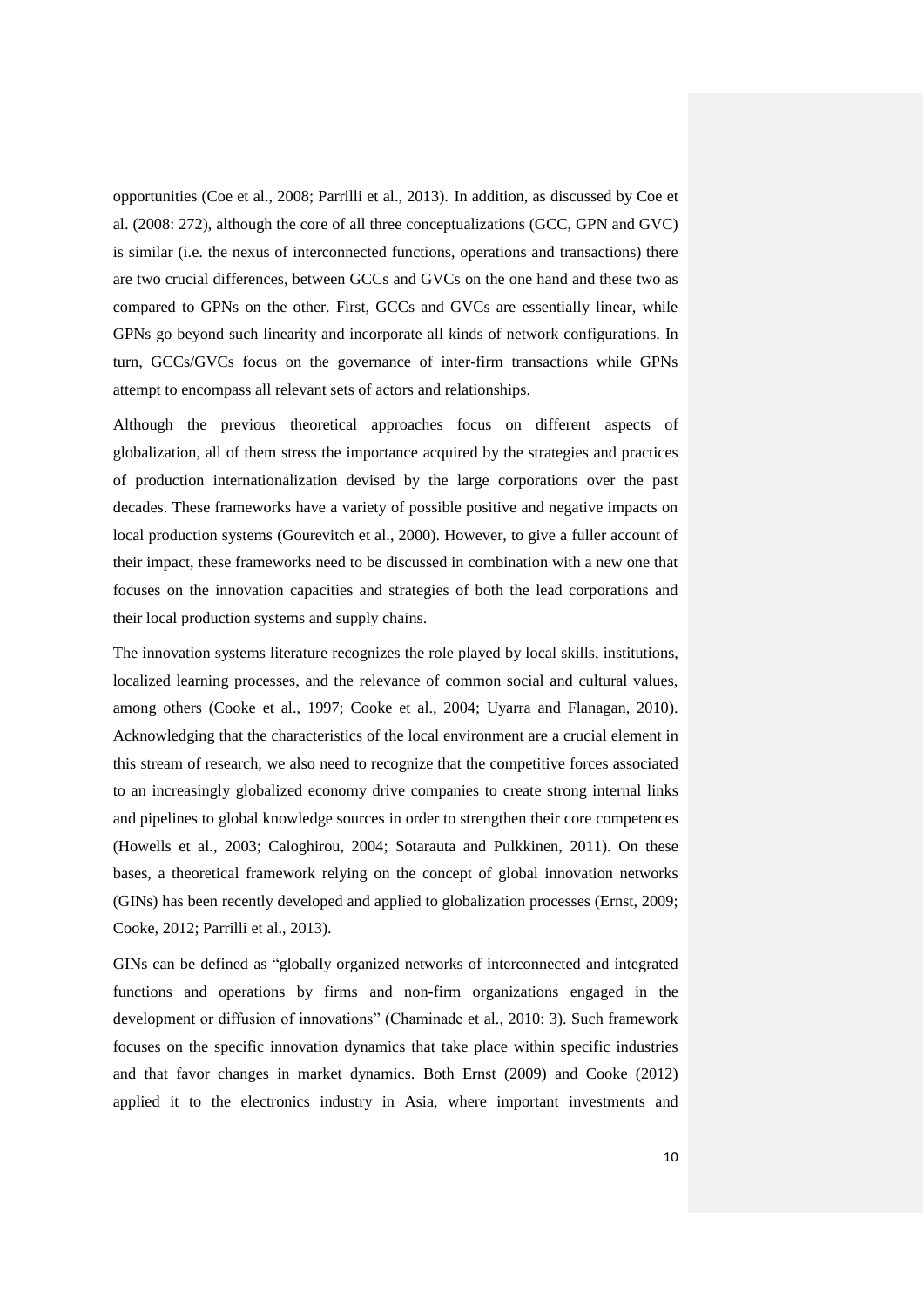upgrading in R&D and innovation activities occur and where such changes affect the competitiveness of leading companies (e.g. the hard disk drive –HDD- electronics industry moving from Singapore to China and other Asian countries, see Cooke, 2012). Elola et al. (2013) studied these innovation dynamics in the global wind energy industry and showed how these can be driven by both the need to develop new value-added products and to get access to new potential markets. In all these cases, the study of production dynamics is complemented by the study of innovation dynamics as these represent the new building block of competitiveness and the necessary (possibly also sufficient) step to modify own competitive position in globalized markets (Parrilli et al., 2013).

The crucial factors identified in the rising GIN literature (i.e. innovation strategies and networks) refer to the strategic assets that have been developed and valued over the past few years and that seem to matter when considering the future growth prospects of industries and local production systems. The dynamic innovation strategies developed by lead firms are key aspects of their renewed competitiveness. It is the case of innovating business models in case of the aircraft industry towards the low-cost segment, or innovating the commercialization practice in the publishing industry as done by Amazon with their sale online business model. Fiat's takeover of Chrysler or Tata takeover of Jaguar and Land Rover are other of these (innovation and) market strategies adopted as a means to gain free access to new meaningful markets (the US in the first case, and UK-Europe in the second) for further growth prospects of the business group. This aspect of global innovation strategies merge with that of global innovation networks as the latter is strategic in that innovation does not take place through internal R&D activities only, but more and more through cooperation and joint R&D and innovation activities with other agents. As a matter of fact, multinationals have for some years now spread their R&D centres in different countries, doing complementary R&D activities among them. At present times, most large corporations are building up very powerful global networks of agents (usually other corporations and international university centers) in order to develop new product, process and architectural innovations. This strategy helps them controlling the most important phase of production, and protecting themselves from a large and undifferentiated set of global competitors and producers that aim at gaining further market shares.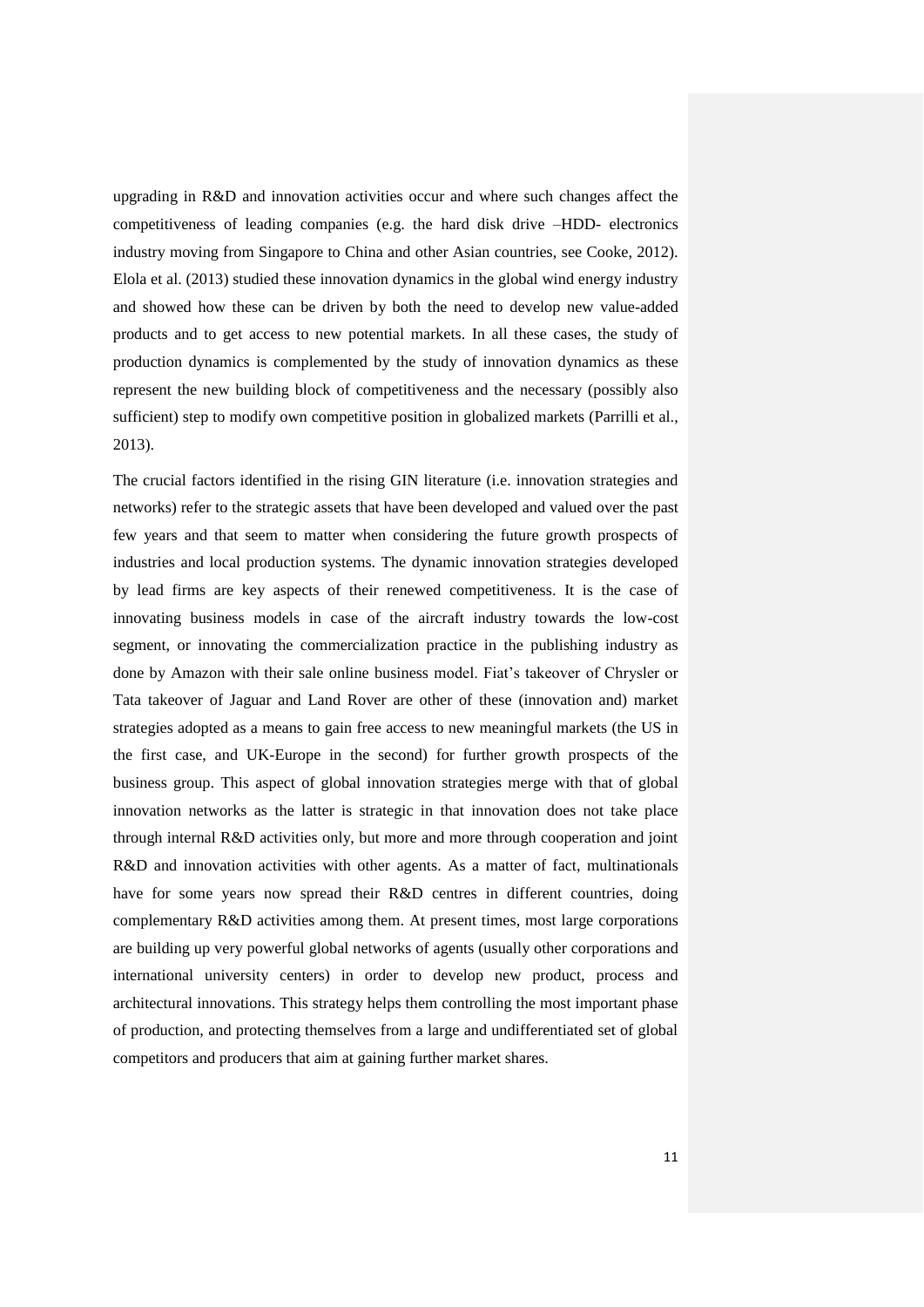The more consolidated regional, sector and national innovation systems respond to this challenge as several agents partner in order to pull together higher capabilities, specializations and resources to develop new products, processes, market and organizational novelties and arrangements that increase the competitiveness of the participating groups of firms (and territories). It is the case of the Basque Country itself that enjoys the benefits of a strong RIS or of Germany, where a powerful and coordinated national innovation system is at work in order to promote the formation of new capabilities and competitive strengths (Navarro et al., 2009; Koschatzsky and Stahlecker, 2010).

However, it is also true that such RIS are under pressure by the above-mentioned new trend of large corporations to form their own GINs, which are replacing the former dense relationships between the large corporations and their own local/regional production and innovation repository (system). A tension is there that needs to be analyzed in depth as the effect on SMEs, which constitute the typical basis of local production systems, can be extremely powerful and jeopardize their own resilience (Elola et al., 2013). The policy-makers themselves are part of this tension as they would like to promote the absorption of knowledge through global pipelines, but simultaneously have to avoid favoring knowledge spillovers from policy-funded initiatives to competing business systems and networks.

As we will see (section 4.2), in the wind energy industry in the Basque Country, institutional constrains together with a thriving growth in developing countries have led many of the leading companies to internationalize their operations both by exporting windmills and by investing in new production plants. These production plants and the R&D activities associated to them have also headed some local first tier suppliers to follow the same path, so despite the industry has become much more globalized, it has also become more fragmented, as some of the local firms have been excluded from those networks.

The next section will put special attention to such drivers in the analysis of two of the most internationalized industries of the Basque Country region.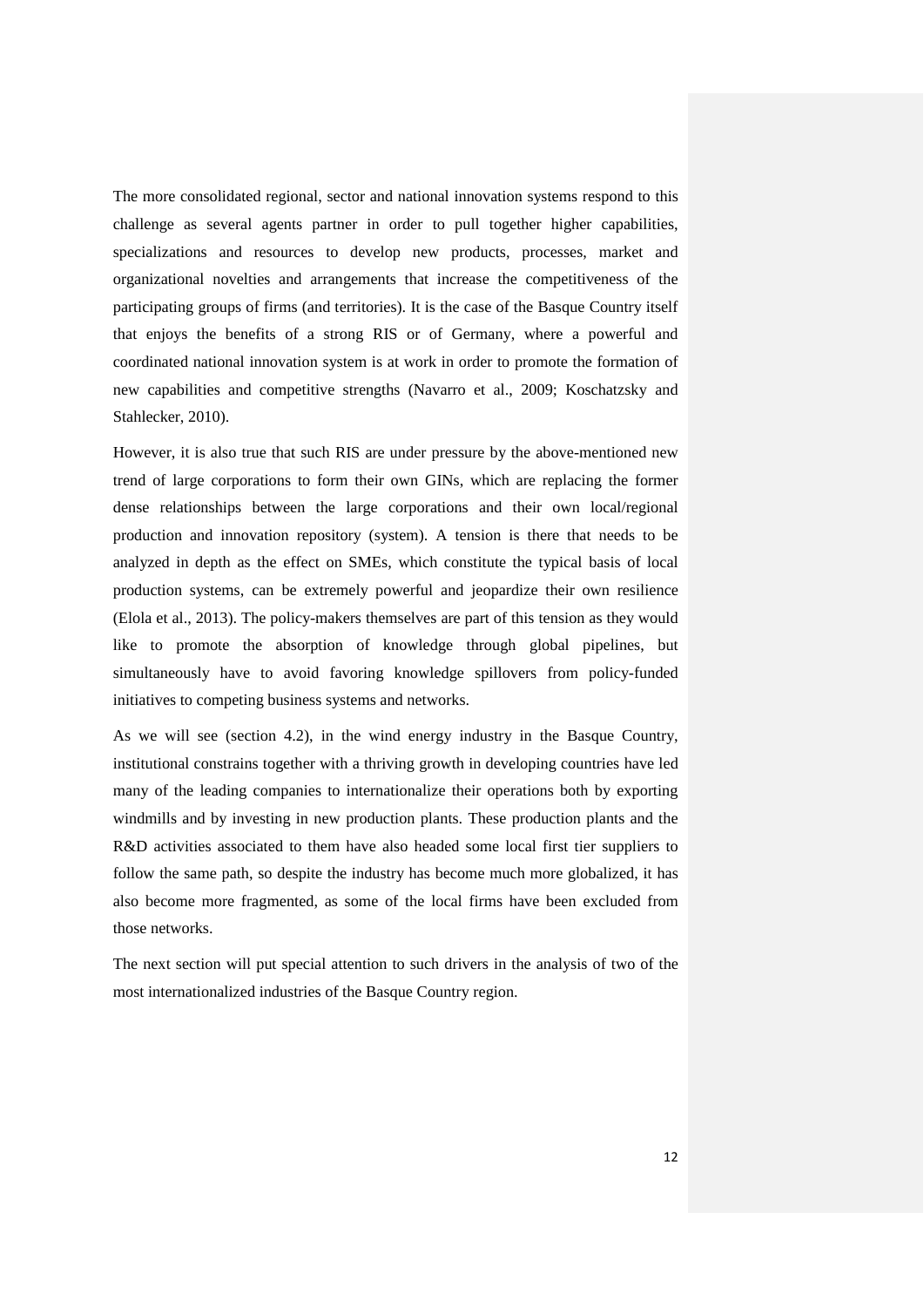# 4. Interrelated Diversification and Internationalization via GINs in two industries in the Basque Country

In this section we provide evidence of the trends discussed in the conceptual part (see Sections 2 and 3), and which can be synthesized in: (i) the trend to industrial diversification through related varieties, and (ii) the trend to internationalization of both production and innovation. In this section we will provide an illustration of two industries that exemplify these trends, the former furniture industry and the wind energy sector.

Companies and territories that are in condition to pick up these new opportunities linked to lateral moves and to globalize their operations in both production and investments are also the ones that guarantee their future in the current environment. In contrast, the firms that respond to the new challenges by closing themselves in their local markets might be saving their short-run competitiveness, although might jeopardize their future prospects as market growth might move elsewhere through rapid shifts that jump inadvertently from a local production system to another (the risk satellite platforms face, see Markusen, 1996).

#### *4.1. Empirical evidence on related varieties: the HABIC Cluster*

The furniture cluster is based in Azpeitia and Azkoitia. These two towns are located fifty kilometers in between Bilbao and San Sebastian. For many years it was the base of a relevant number of medium and small-sized firms devoted to the production of all kinds of furniture, especially wooden ones. In fact, about 13 core production firms (mostly medium-sized companies) totaled about 900 employees, 24 small ancillary enterprises totaled about 500 workers and another and 24 ancillary enterprises plus three companies devoted to produce machinery for furniture production totaled about 200 employees (Parrilli et al., 2010). The specialized training institution LANBIDE HEZIKETA was part of the cluster together with the industry association ENBOR and the technology centre CIDEMCO<sup>2</sup>. The critical mass of actors was guaranteed by such numbers that ensured the localization of furniture production in this cluster for decades.

 $\overline{a}$ 

 $2^2$  CIDEMCO is part of the set of powerful technology centres corporation (Tecnalia) that focus their activities on applied R&D in benefit of the regional private sector. They are private foundations created in the early 1990s and financed simultaneously by the regional government together with competitive funding sources and private contracts with firms.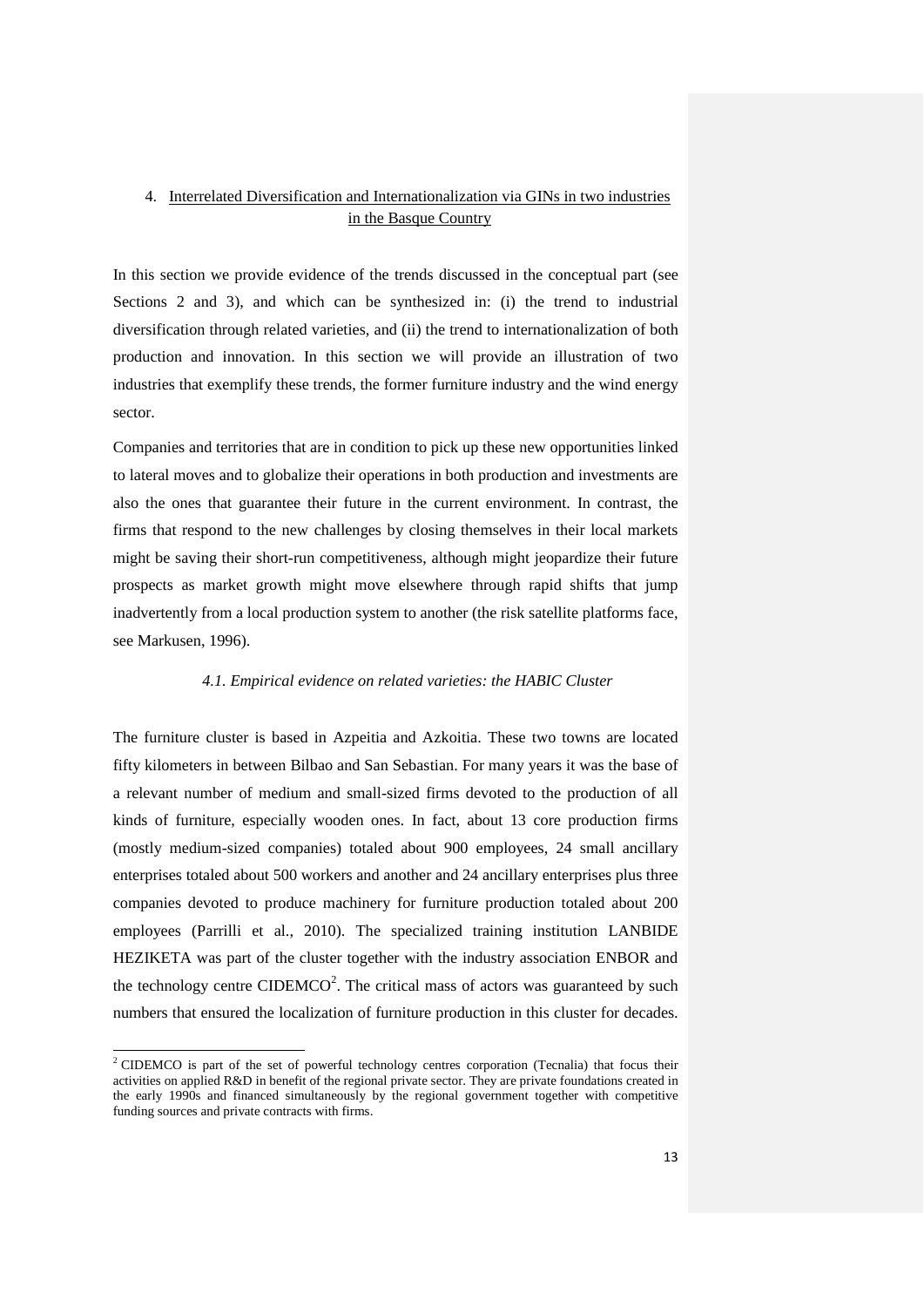It was a spontaneously-grown type of cluster, perhaps based on the rich endowment of raw material (wood), and the existence of a traditional pool of wooden craftwork developed on the basis of a local demand of furniture (Aranguren et al., 2007).

Over the past few years, this cluster has suffered a significant competitive pressure from other producers based in other countries and, sometimes, from multinational companies that based their commercial offices in the region (e.g. Ikea, Natuzzi). As a result, it has been losing ground as the following table shows.

**Table 2: Employment and Industry GDP in the furniture sector in the Basque Country**

|                        | 2008    | 2009    | 2010    |
|------------------------|---------|---------|---------|
| Employment (people)    | 7.434   | 6.398   | 5.916   |
| Industry GDP (million) | 269.507 | 233.613 | 250.374 |
| Euro)                  |         |         |         |

Source: EUSTAT, 2012.

 $\overline{a}$ 

In collaboration with the Basque government policy of cluster promotion, and following new trends developed in other EU regions (e.g. Catalonia and French West and Alps), some of the local lead companies decided to move a step beyond crossing the landmark of the former 'mono-sectoral' basis to transform into a multi-sectoral cluster. A larger and more heterogeneous diversity of firms came together in the brand-new cluster association (HABIC, created in 2011), which involves not only furniture producers, but also producers of plastic toys and structures for kindergartens and playgrounds, companies focused on related components such as coatings systems, floors, ceilings and roofs, illumination and acclimatization systems, domotic and security systems, and companies focused on architectural services, among others. 3 The cluster association is further enriched by the participation of client companies such as schools, hotels, public administrations, gymnasiums, hospitals, etc.

<sup>3</sup> 'The firms of the cluster association Habic sell 1050 million euros', *El Economista*, July 9, 2012.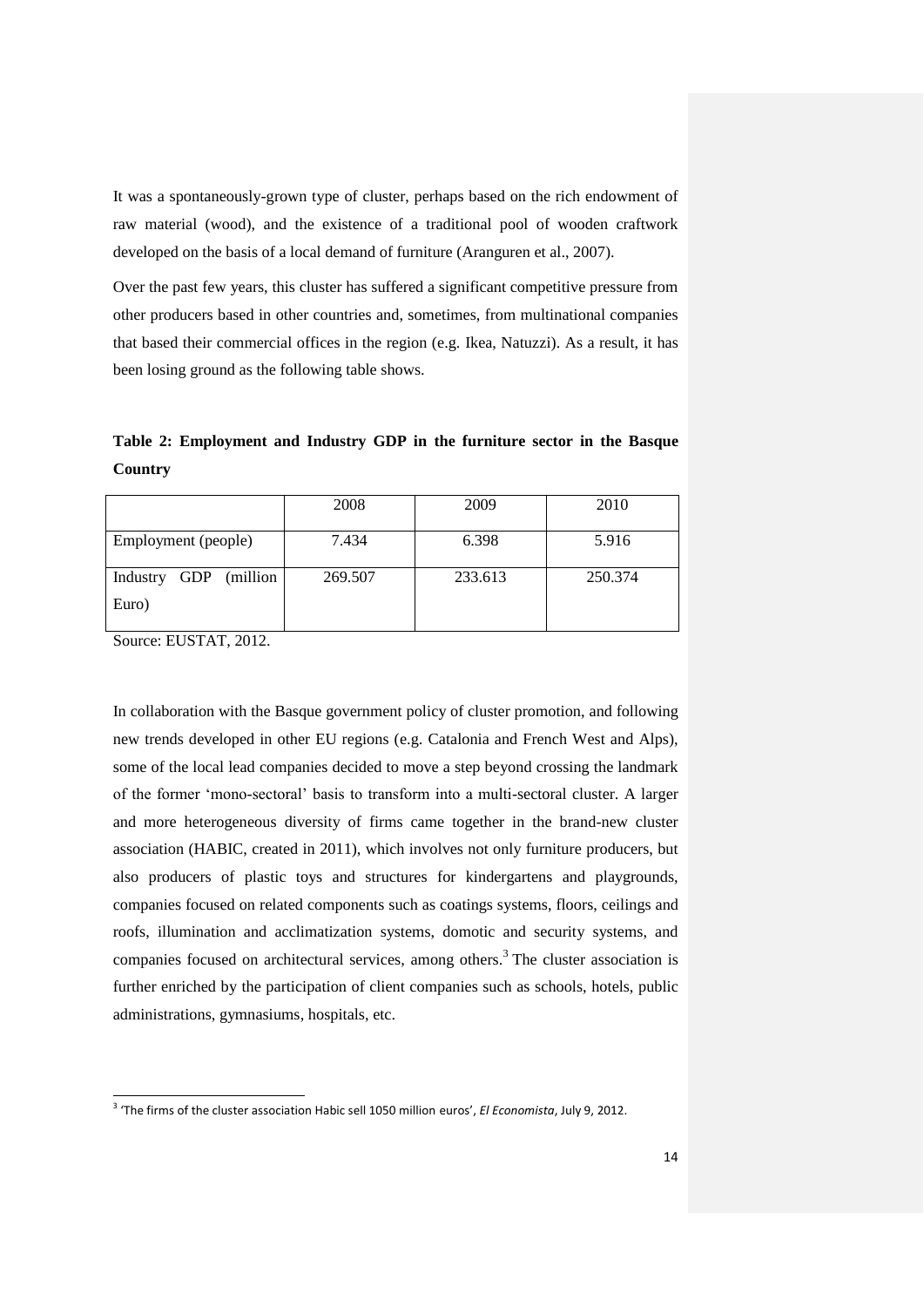### **Figure 1: Complexity of production in the furniture/HABIC cluster in the BC**



Source: own elaboration on the basis of the association website.

This process has been in part promoted by the Basque government policy to support the formation of a broad type of furniture cluster. In addition to the institutional support delivered for the creation of a cluster association (e.g. financing a small management structure that promote joint initiatives among firms), it boosted a relatively tiny catalytic procurement programme called 'Renove Muebles' ('Renovating Furniture') through which any consumer and firm would receive a small subsidy of between  $\epsilon$  300 and  $1,000$  worth of furniture per household.<sup>4</sup> In this program, the Basque government received 50,000 requests that totaled a cost of about  $\epsilon$  22 million of subsidies<sup>5</sup>.

In addition to the government efforts, the private sector itself has been very active in the renewal of this industry. Among others, the private sector developed a set of cooperative actions, such as the creation of the NORA Group (six local firms including Sellex, Treku, Codis, Ondarreta Contract, Ezarri and Group B-Lux) that targets

 4 <http://www.elmundo.es/elmundo/2009/09/30/paisvasco/1254303095.html> accessed on April 3, 2013. <sup>5</sup> [http://www.noticiasdegipuzkoa.com/2010/01/30/sociedad/euskadi/el-gobierno-vasco-ha-pagado-dos](http://www.noticiasdegipuzkoa.com/2010/01/30/sociedad/euskadi/el-gobierno-vasco-ha-pagado-dos-tercios-de-las-facturas-del-renove-del-mueble-)[tercios-de-las-facturas-del-renove-del-mueble-](http://www.noticiasdegipuzkoa.com/2010/01/30/sociedad/euskadi/el-gobierno-vasco-ha-pagado-dos-tercios-de-las-facturas-del-renove-del-mueble-) accessed on April 3, 2013.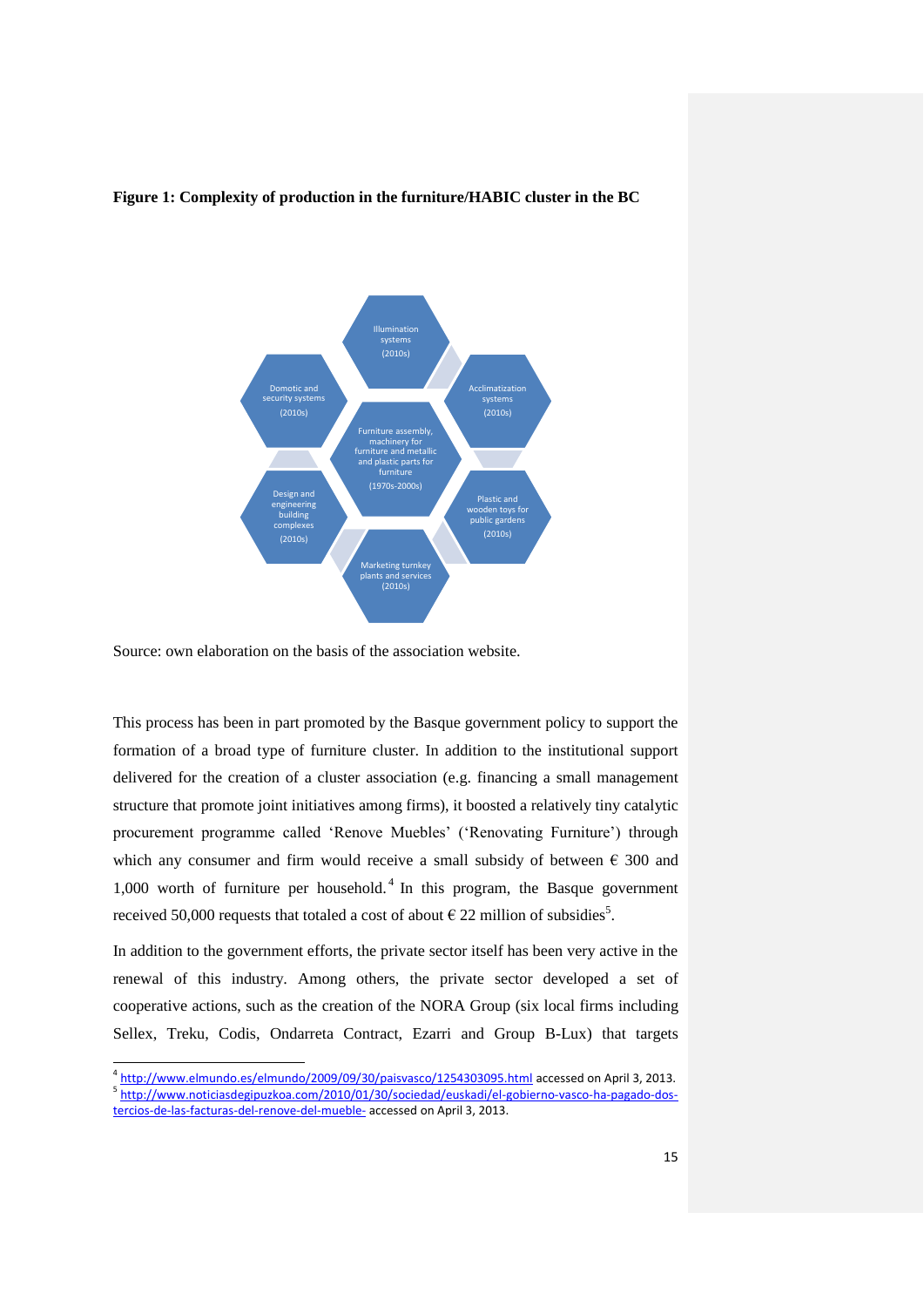renovation projects for international hotel chains (e.g. Marmari Kos Hotel in Greece, DanHostel in Copenhagen). This particular group includes firms involved in illumination systems, glass mosaics, bathroom furniture, and home furniture in general, among others. Another group of local companies (fifteen) also developed a relevant joint action: they invited about seventy German architects in a Basque artistic venue in order to present the special production features and skills of their firms as well as proposing specific joint projects. Additionally, in collaboration with the cluster association HABIC, a system of competitive intelligence has been developed and made available to the member firms as a means to anticipate changes in market demand and in supply technologies.<sup>6</sup>

This set of initiatives helped the local firms participating in the cluster to fight against the crisis that affected very strongly the Basque economy in 2012. Overall, they were able to generate an increase in sales of about 12% over the former 1,050 million euro generated in  $2011$ .<sup>7</sup> The cluster association and its members are also quite active in participating in international specialized fairs and in focusing on the export market. For this purpose, they are forming a consortium that helps them supply furniture and other related goods and services in the global market for hospitals. Simultaneously, they are actively participating in international projects such as Woodtech, which is an EU-Interreg project with other Spanish, Portuguese and French partners who are oriented to develop and commercialize new products as well as to train future entrepreneurs in the creation of new related ventures<sup>8</sup>.

The new complexity of the former furniture cluster is displayed by the identification of new market and development prospects within this industry, i.e. sustainable construction/buildings, bio-products and biomass processing. Once again, this shows how the increasing complexity of this sector is going beyond its traditional production boundaries to integrate a much broader range of industries and services. This conscious effort pursued by the Basque firms associated in 'Habic' is in line with the aforementioned trend of extending one's own knowledge and production capacities across

 $\overline{a}$ 

**Código de campo cambiado**

<sup>&</sup>lt;sup>6</sup> <http://www.clusterhabic.com/> accessed on August 28, 2012.

<sup>&</sup>lt;sup>7</sup> [http://www.finanzas.com/noticias/economia/20121220/cluster-habic-aumenta-ventas-1660391.html,](http://www.finanzas.com/noticias/economia/20121220/cluster-habic-aumenta-ventas-1660391.html) accessed on April 3, 2013.

<sup>8</sup> [http://asistemes.ctfc.es/woodtech/WOODTECH-%20ESPA%C3%91OL/woodtech-ESPA%C3%91OL-](http://asistemes.ctfc.es/woodtech/WOODTECH-%20ESPA%C3%91OL/woodtech-ESPA%C3%91OL-IMPREMTA.pdf)[IMPREMTA.pdf](http://asistemes.ctfc.es/woodtech/WOODTECH-%20ESPA%C3%91OL/woodtech-ESPA%C3%91OL-IMPREMTA.pdf) accessed on April 3, 2013.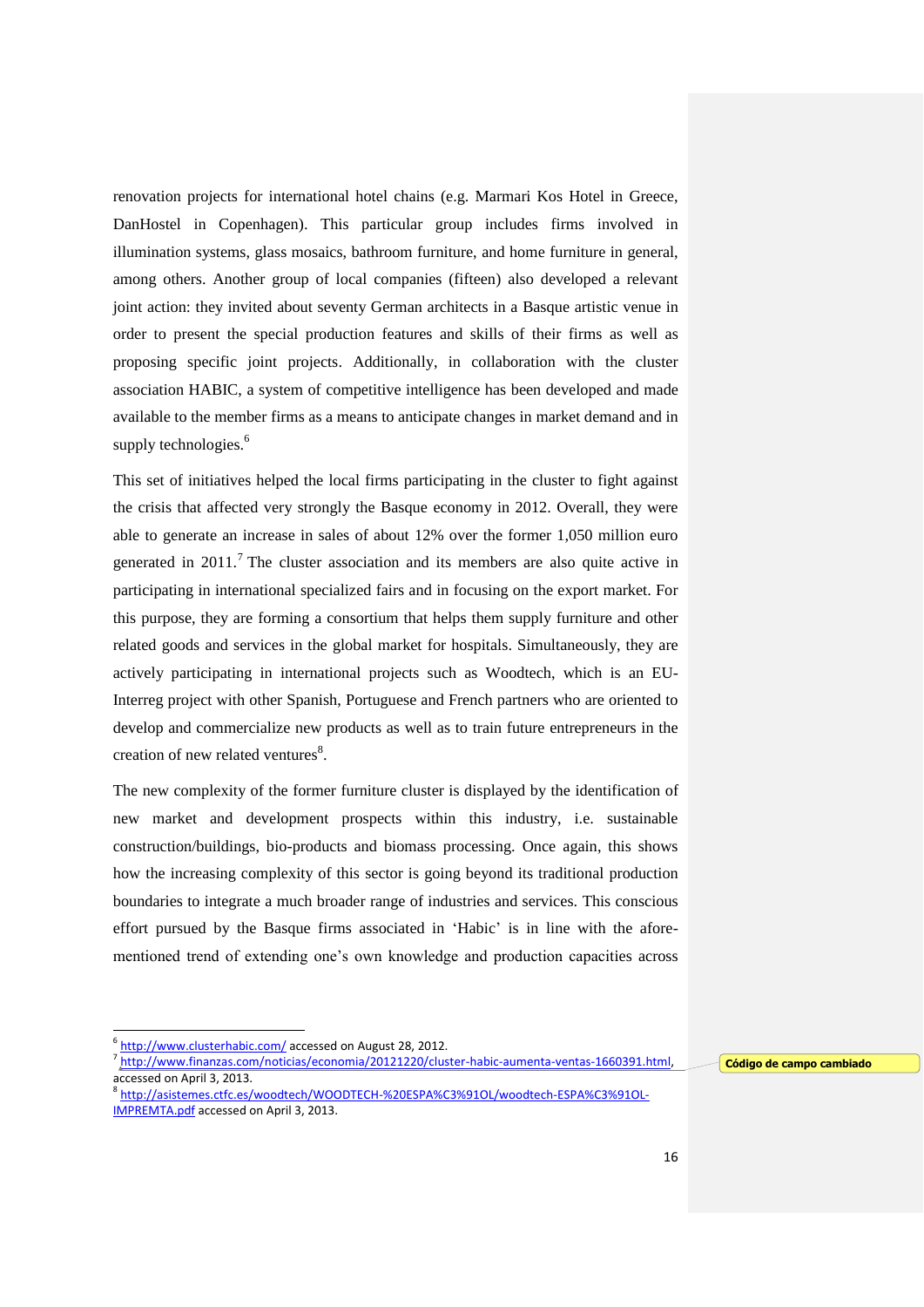related and unrelated varieties<sup>9</sup>, which seems to pay in terms of increasing current competitiveness while also strengthening the future sustainability of the local production system (for example vis-à-vis other more traditional industries that did not take such a new complex profile, e.g. the pulp and paper cluster in the same region).

# *4.2. Empirical evidence on internationalization and GINs: the Wind Energy Industry*

The large energy industry based in the Basque Country includes more than 300 firms in the different segments of oil, gas, solar and photovoltaic, wind and biomass, among others. However, the development of a significant number of these segments is quite recent. For example, the wind energy industry has developed over the past fifteen years from scratch (i.e. it was from an investment of the lead Danish company Vestas, which acquired the local aircraft company 'Aernnova', later transformed into the independent company Gamesa). The same applies to the solar and photovoltaic industry, whereas the tide and wave-based industry is in its infancy and it is expected to become economically viable in the next twenty years or so. This ongoing evolution shows on the one hand the relevance of the related varieties framework in the case of the energy cluster in the Basque Country. In fact, twenty years ago there were only the oil industry and some thermoelectric plants, which however created the basis for a group of industries to grow and develop. It is the case of Ormazabal, Arteche, Ingeteam, Oasa, Incoesa or Cegasa, which are specialized in electrical components and systems that could later be transferred and specialized in other segments, predominantly the wind energy and the photovoltaic. A similar industrial extension and expansion applies to a number of other Basque companies that, by and large, operate in energy industries and related business services (e.g. logistics and transportation, operation and maintenance of electric plants, etc.).

The development of this wide energy sector by means of an extension across related varieties has been simultaneously promoted by the Basque government and the private

 $\overline{a}$ 

 $^9$  Curiously, in this case we observe both, related and unrelated varieties at work. Particularly, the recent inclusion of illumination and acclimatization industries together with domotic and security businesses seem to extend this traditional furniture cluster even beyond the 'related varieties' knowledge and industry dynamic into a wider 'unrelated varieties' industry framework. More discussion is needed on this relevant aspect.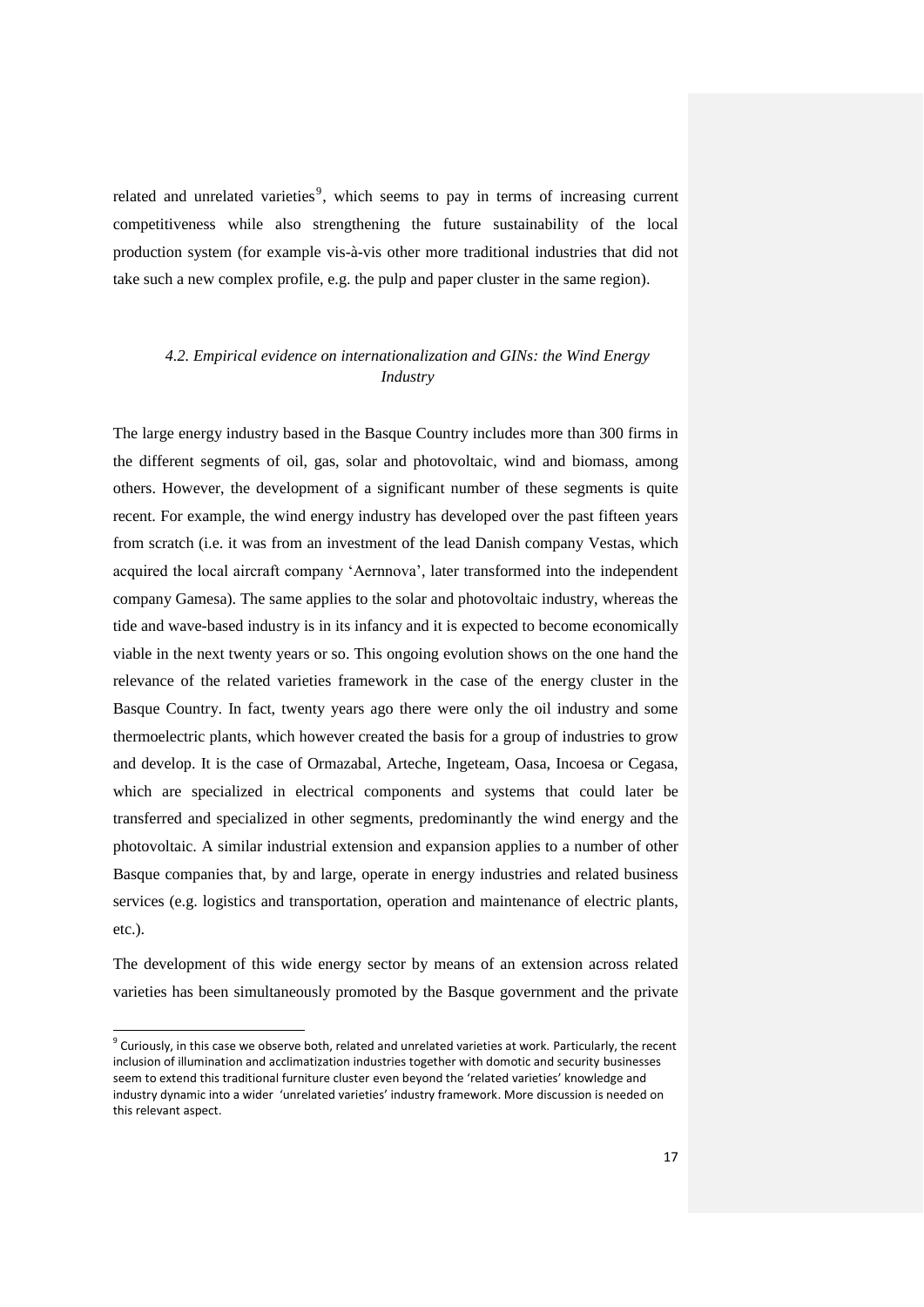sector. The former stimulated the creation of an energy cluster association, in order to promote joint business initiatives for innovation and commercialization, among others. Recently, the energy cluster association developed a project with the shipbuilding cluster association to identify and boost the opportunities to involve a widegroup of local firms in the offshore wind energy production. Simultaneously, the private sector has caught this and other opportunities to expand its activities within new product/energy markets. It is the case of Ingeteam, which has moved from the wind energy market into the photovoltaic industry, Hine that moved from the hydroelectric industry into the wind energy sector, and Aernnova that expanded in the aircraft industry and transplanted its capacities into the wind energy industry giving the boost to the development of this cluster about fifteen years ago (Parrilli et al., 2012).

In particular, the specific segment of the wind energy industry has acquired a special importance over the past ten years. Two multinational companies based in the Basque Country (Iberdrola and Gamesa) contributed to the development of one of the worldclass clusters, which currently integrates about one hundred companies in different specialized compartments such as foundry companies producing towers, blades and nacelles, electrical companies producing generators, inverters and transformers, other specialized companies producing components such as cylinders and hydraulic systems, pitch-drives, gearboxes, electronic remote controls; companies specialized in meaningful services such as logistics and transportation, operation and maintenance; and firms (usually the lead company) centred on the sale and distribution of energy to the electric network (Elola et al., 2013).

Since 2007, the national market, which promoted the growth of the wind energy cluster, became saturated and restrained by a legislation that did not maintain the subsidization of the previous years. Simultaneously, a boom in demand has been arising in emerging countries, first of all in China, then followed by India and Brazil, before others. This demand has pushed leading companies such as Vestas, Siemens, GE and Gamesa to internationalize their operations both by exporting windmills (parts and components) and by investing in new production plants abroad (Elola et al., 2013). On these bases, in the last two years Gamesa installed all its windmill production in foreign markets. Internationalization has become the tool that guarantees the sustainability of this company. As a consequence, a set of other first-tier suppliers, such as Ingeteam, Ormazabal, and second tier suppliers such as Hine and Glual invested abroad by setting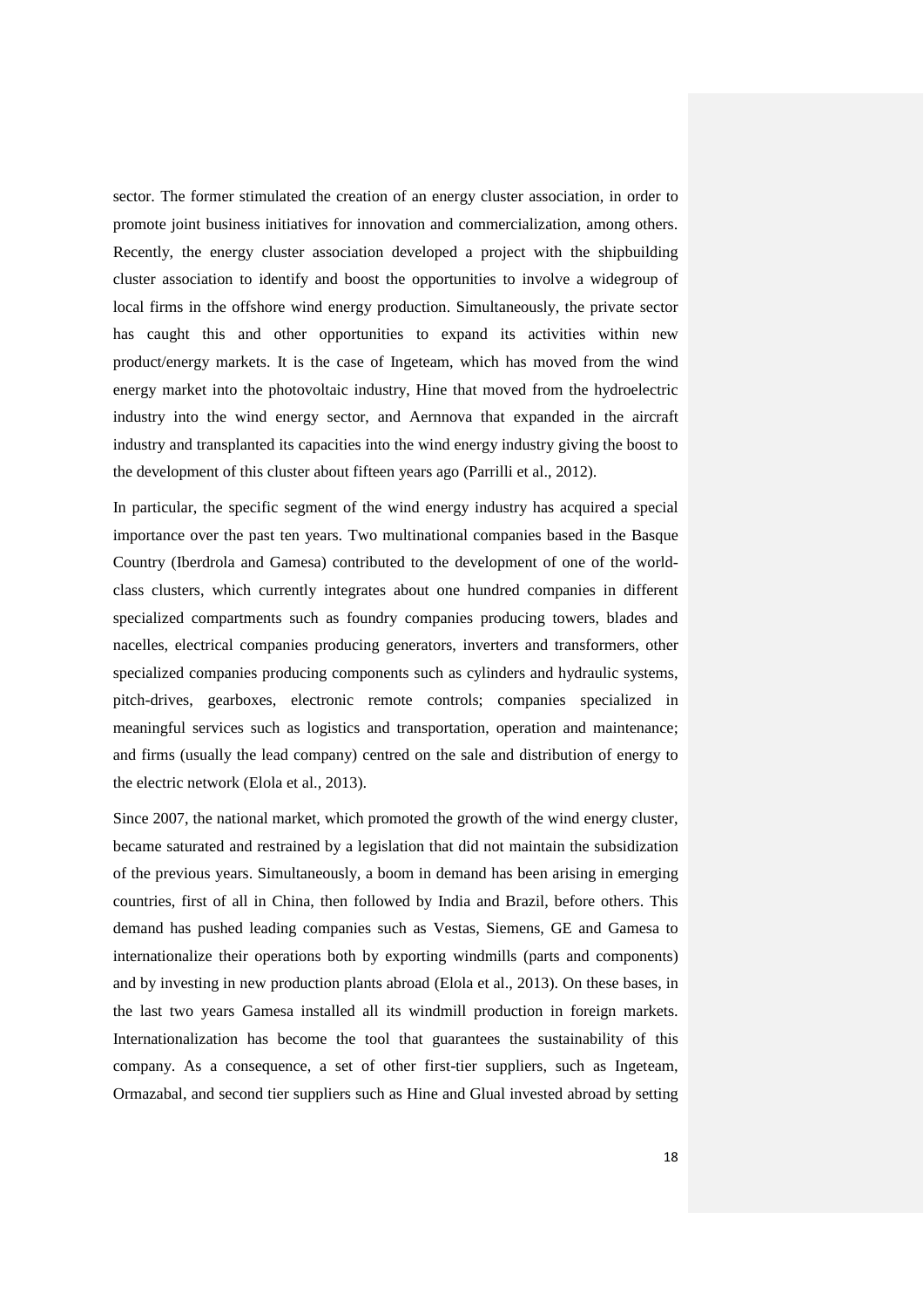up new production facilities there (mainly China, but also USA, Brazil, Argentina and India among others). However, another group of local companies may become redundant in this international business. These are the producers of foundry and other metallic parts (e.g. towers, blades and nacelles) and also service providers (e.g. logistics and transportation, operation and maintenance). In this way, the cluster itself may break up in two segments, one which is connected to global value chains, whereas the other is excluded (Ibid.).

Within this context, the growth of global innovation strategies and networks headed by the afore-mentioned lead companies becomes crucial, as well as the discussion of its implications for local development processes. Each individual lead company organizes its own strategy and global innovation network by partnering with leading organizations on R&D activities on water-resistant light materials, electronic controls, deep offshore installations, etc. The lead companies tend to partner with organizations that manage very specialized knowledge that they do not control yet. This is why lead Basque companies in energy distribution connect and work with lead Dutch firms in the construction of offshore windfarms, and also why lead Basque companies in windmill manufacturing and installation partner with a German group specialized in gearbox production. The intention here is to partner on advanced R&D activities in order to increase the competitive edge over global competitors. In addition, these companies try to form implicit consortia to access international markets with a leading edge over other groups of producers. This is the case of the Danish company Vestas that set up a huge R&D facility in China, and it is also the case of Gamesa that set up R&D facilities around a new 'corporate university' with bases in Europe as well as in China, India and the USA. In general terms, this is the case of companies such as Gamesa and Iberdrola, which connect with universities and companies from the Netherlands, the US or Singapore. The results of these strategies are visible in the impressive reorientation of production towards these global markets that accounted for 100% of windmill installation over the past few years.

The issue here is the risk that such process, combined with the growing focus on international markets, can lead to disanchoring production from the Basque Country. In this context, the discussion of the role of the RIS matters as this may offer the capacities and incentives to the local firms to start a dynamic of investment in innovation activities and to conquer a more competitive position within the GVC. This means that the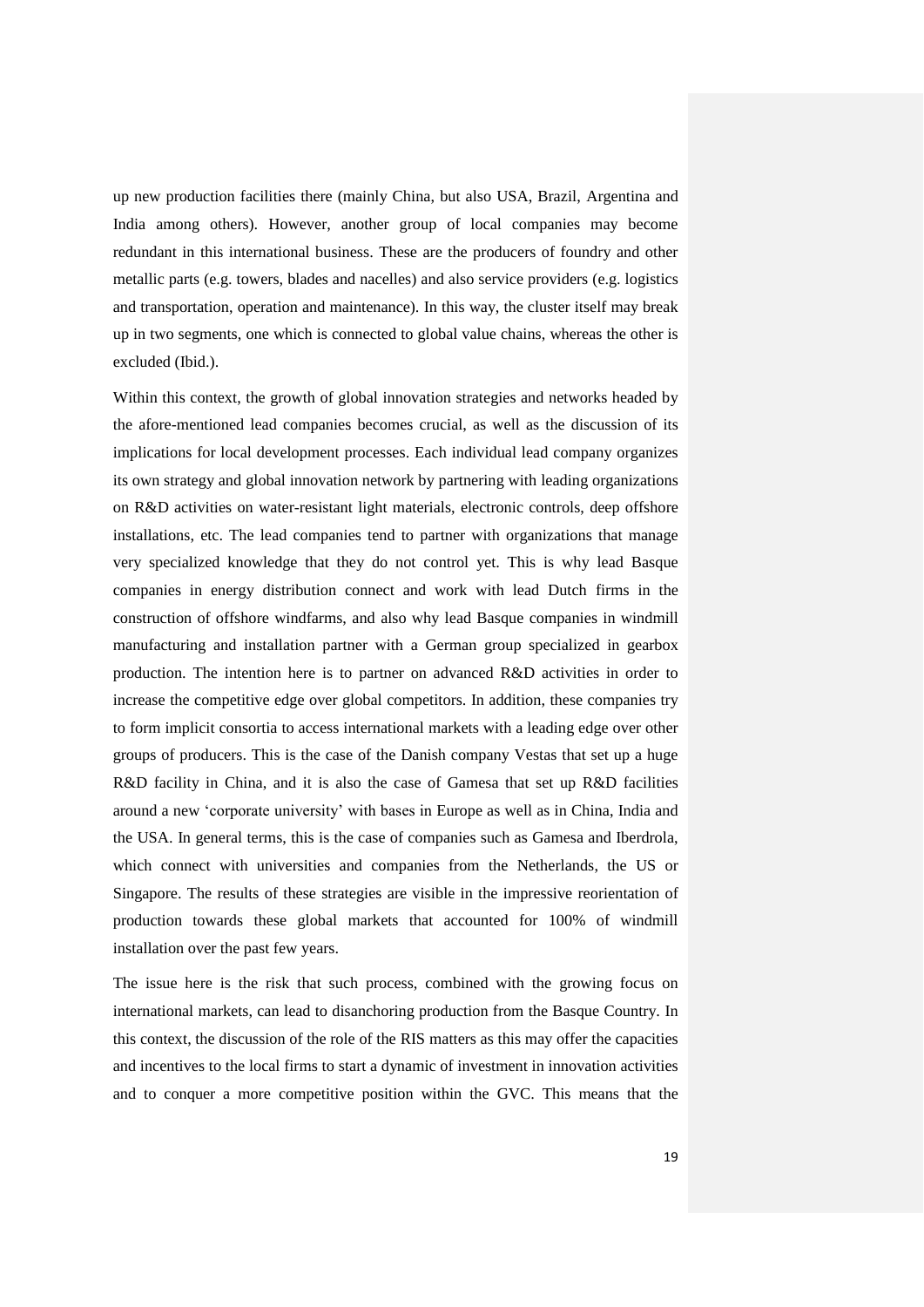various organizations (e.g. technology centres, universities, research centers of excellence, training institutes) should work together with cluster firms and their representative bodies (i.e. business and cluster associations, chambers of commerce), for example by mapping out competences and skills and promoting joint local and international projects that cross-fertilize the cluster firms and help them acquire stronger R&D and innovation capacities that make them more essential to the lead companies. This is likely to be a strategic solution to keep the cluster cohesive and working together in competitive global value chains.

This phenomenon can in fact be observed in the case of the leader firm in the wind energy market, the Danish company Vestas (Pedersen, 2009), which is simultaneously creating new global alliances (it just set up the biggest R&D facility in China with over 600 local and international PhDs and engineers at work) while simultaneously strengthens its local/national innovation system. Back in Denmark Vestas created a national/sectoral innovation system by integrating firms, universities and public institutes (e.g. the advanced research lab RISØ), as well as by attracting R&D facilities of global competitors such as Siemens, Suzlon and Envision Energy. This is a challenge that the Danish wind energy system led by Vestas seems in condition to face, whereas the Basque still struggles with it. In fact, Gamesa did not find a proper balance between the creation of its own GIN and an ongoing effective relationship with regional innovation agents; it worked strongly with them until 2007, and then started focusing on international partners while reducing its local commitment with technology centres and universities.

### 5. Policy recommendations

This section aims to link the concepts of related variety and smart specialization, which has gained a lot of attention from the policy-making sphere in Europe. Taking into account the contributions in the field of innovation systems and incorporating the advances proposed by the management literature in terms of learning modes and absorptive capacity, the European Commission (2010) has recently introduced the concept of Smart Specialization Strategies (Foray et al., 2009; Navarro-Arancegui et al., 2012). As defined by the European Commission (2010: 7), "smart specialisation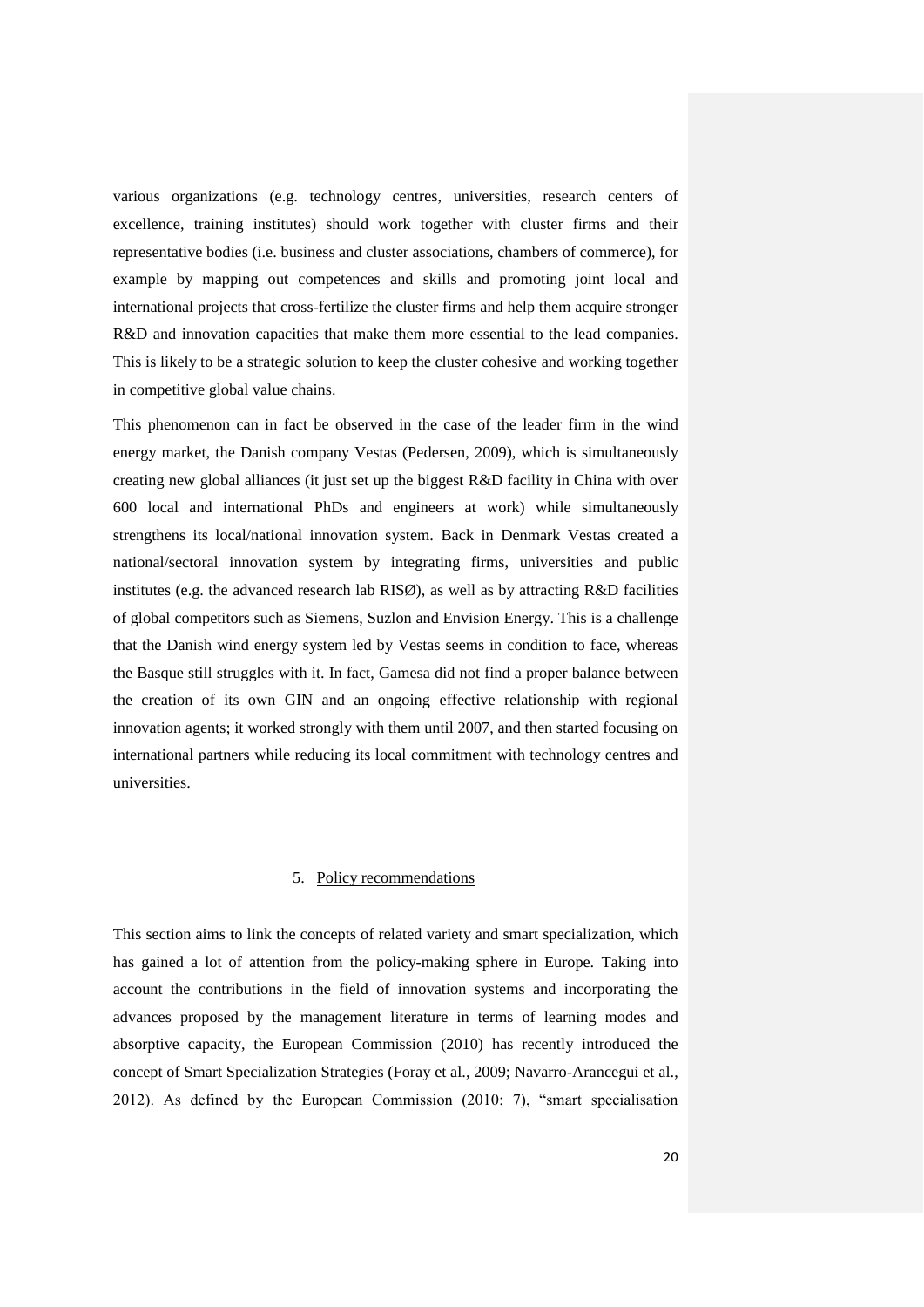involves businesses, research centres and universities working together to identify a region's most promising areas of specialisation, but also the weaknesses that hamper innovation". The concept of smart specialisation emerges as a response to the replication and imitation found in regional policies, which often neglect the diversity of their contexts (Navarro-Arancegui et al., 2012). Smart specialization aims to help regions concentrate resources on key priorities rather than spreading investments across areas and business sectors.

In a sense, the concept of smart specialization strategies is not new, as it shares the rationale of another policy instrument promoted by the European Commission in the mid-1990s, the "Regional Innovation Strategies". This instrument aimed at "offering regional stakeholders a common platform to promote, design, implement, manage and evaluate the region's R&D and innovation policy" (Zabala-Iturriagagoitia et al., 2008: 1146). The Regional Innovation Strategies initiative was introduced in 1994 as an instrument to promote STI policy implementation at the regional level aiming at "stimulating the development of clusters… that combine industrial, technological and geographical advantages… [which] requires the active involvement of all the actors concerned… [and in which] the main emphasis should be on a horizontal, trans-sectoral and multidisciplinary approach" (European Commission, 1993: 65).

The goal of smart specialization strategies lies in the creation of diversity among regions instead of promoting regional science, technology and innovation strategies developed in an imitative manner, in order to avoid duplication and hence contribute to increase the potential for complementarities across the European knowledge base (Foray et al., 2009: 20). The promoters of this specialization strategy acknowledge that public bodies can play an important role not only as decision bodies (i.e. priority setting) but also in assisting to the establishment (or reinforcement) of connections among regional stakeholders to accelerate the whole process (ibid).

As the reader may note, the smart specialization and related variety approaches share some common features, as long as they intend to support the economic development of firms/territories in those areas that may be more closely related to their core competences. As Navarro et al. (2012: 4) discuss, smart specialisation is not only interpreted as the impulse towards a pure specialisation that exploits the economics of localisation, but as 'a specialised diversification that exploits the economies derived from related variety' (McCann and Ortega-Argilés, 2011).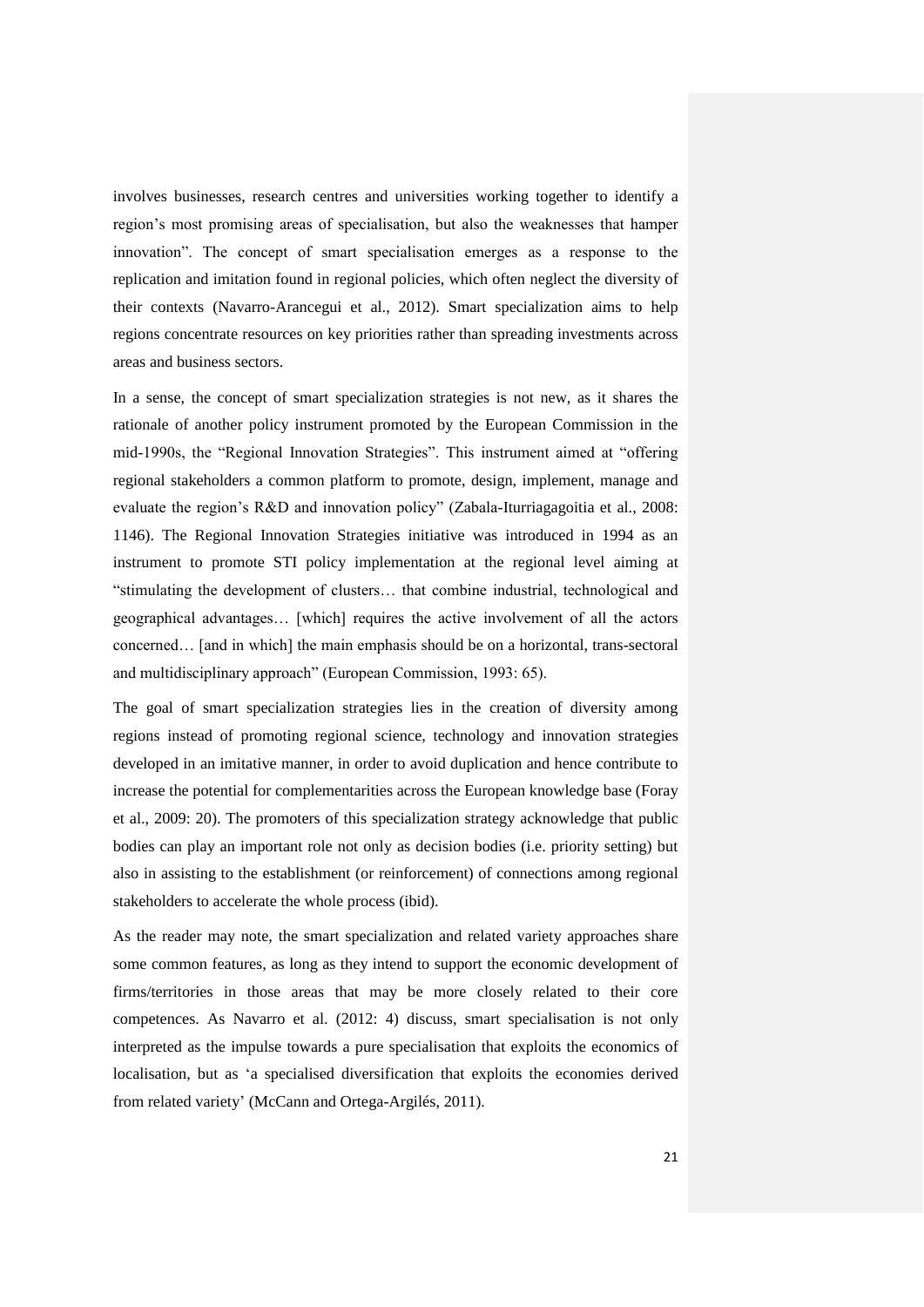Despite it is hard to assess whether the concept of related variety is at the origin of the smart specialisation policy concept, the overlaps between the two seem reasonable. Hence, according to the rationale of smart specialization policies, (relational) structural changes in those key industries regarded as strategic for a certain territory should be promoted by means of (public) policy support. However, one question that may rise from here is whether related variety emerges because of policy is pushing for it, or because industries evolve 'naturally', as these related paths constitute an effective strategy? As we have seen in the two cases illustrated in the previous section, the 'spontaneous' industrial dynamics coexist with public policy support. Accordingly, if the smart specialization approach is to gain momentum in Europe, we consider it should try to include both sides. Accordingly, it should acknowledge and deepen in the individual strategies followed by firms, as well as create consensus-building scenarios required to leapfrog from firm strategies to territorial strategies.

Our arguments are in line with Leppälä and Desrochers (2010), who claim that regional specialization, and hence its re-structuring, should not be viewed as the ultimate goal for policy makers due to the heterogeneity among individuals in terms of skills and expectations. Leppäla and Desrochers suggest that a policy driven "regional specialization would only deliver the optimal outcome when every individual within the region possesses the same comparative advantage" (p. 145). It can thus be concluded that individual and regional competitive advantages are two processes that necessarily need to go hand in hand, as both feedback each other.

From our point of view, related variety should be understood as the search for an interrelated diversification of the existing knowledge bases, in case we are referring to firms, or the search for interrelated diversification of the existing industrial structure in the case of a territory, as a means to stop imitation from other spaces or industries and build up new competitive edges over new competitors (e.g. from new emerging economies). We consider that the underlying rationales behind smart specialization and related variety diverge to a great extent. First, related variety is a theoretical construct while smart specialization is being used as a policy concept. Second, while related variety highlights that regional growth should be driven by diversifying the existing knowledge bases into different (but related sectors), the smart specialization underlines the need for equilibrium between the competitive advantage of regions and the overlaps across sectors. That is, it advocates an equilibrium between related and unrelated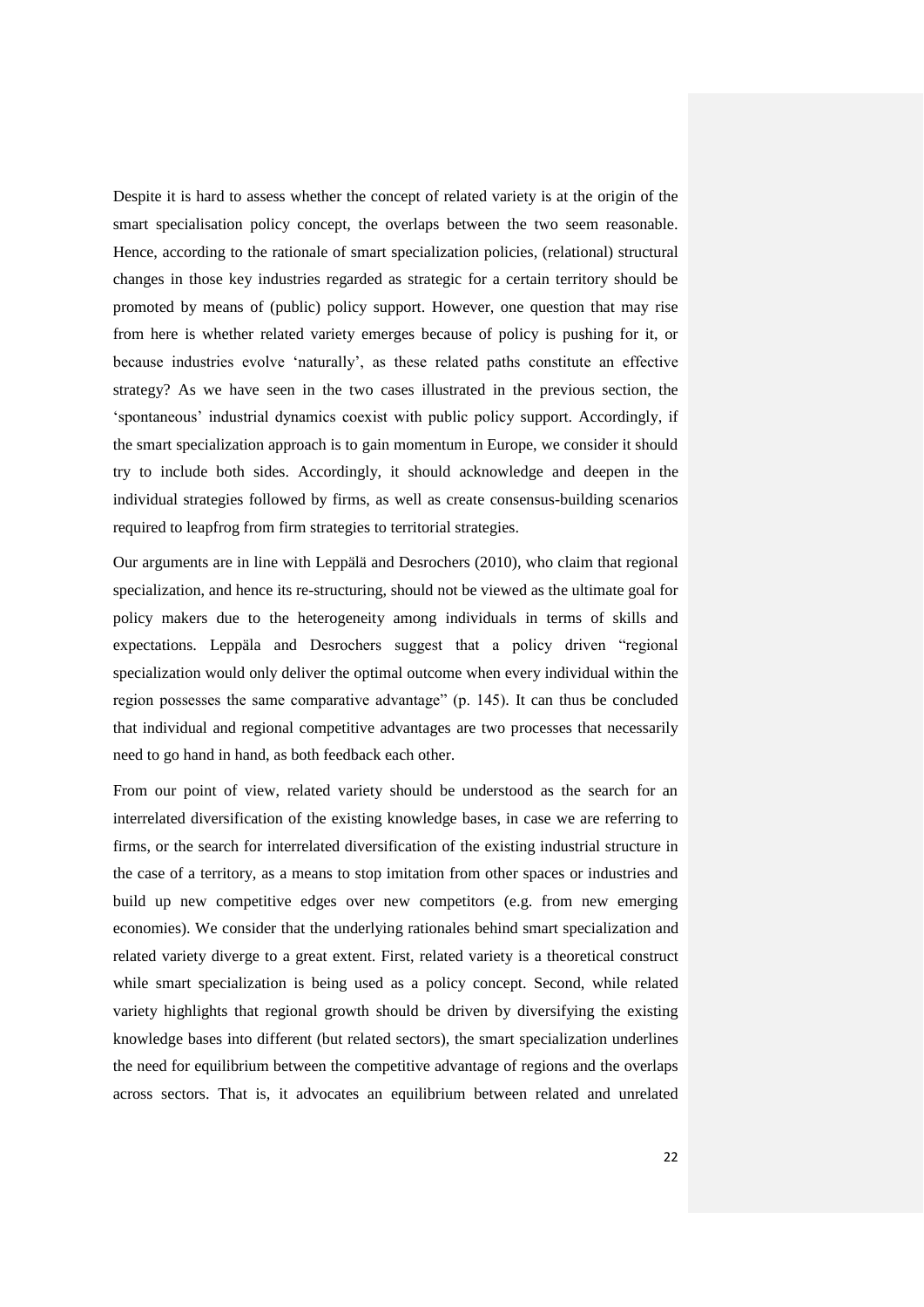varieties. It has to be noted that the possible paths to achieve this smart specialization are multiple and include the retooling, extending, emerging and cross-sectoral, whereas the ways to achieve the related variety are to date not that clear. In line with Navarro et al. (2012), too much specialisation can also hinder diversification and expose the region to the risks of market condition changes or other unpredictable external events. Accordingly, it is not that clear cut which of the two avenues could be more beneficial, not only in the short term, but also for the economic sustainability of European regions.

In line with the second focus of this article, GINs, the policy thoughts suggest the importance of complementing the simultaneous working of these global networks with the regional innovation agents. This is theoretically purported by Bathelt et al. (2004) who talk about the importance of combining the rich flow of codified knowledge from global knowledge pipelines with the dense interactive local buzz. In part, it has also been taken into account in the formulation of transnational innovation programmes, such as the FP7 and a good part of its associated sub-programmes of networks of research excellence (e.g. Marie Curie), and networks of practitioners and policy agents around best practices and successes (e.g. inter-reg programmes).

Notwithstanding this clarity of intentions, the combination of global knowledge pipelines with local buzz (and knowledge) networks is a new issue in local and regional production systems traditionally close to powerful RIS agents, but quite distant yet from global knowledge sources. Such local systems cannot yet find their way across this issue and the negative impact of the lead companies' strategies to rely more and more on their new GINs and GPNs. Here too, the role of policy-making needs to be reframed, trying to generate the policy spaces (Uyarra and Flanagan, 2010) that lead to a sustainable equilibrium between the further strengthening of the RIS and its growing dependence on GINs, rather than adopting policy decisions that may not count with a strong support of regional stakeholders (Elola et al., 2013).

The Danish wind energy industry seems to find its way across this issue by investing in both (GIN and RIS/SIS), but this needs a thorough thinking and appropriate strategies and resources. For example, maps of competences and joint innovation projects may help these industries and companies to build up further and coordinated competences and competitive strengths, which might help these firms (particularly the local SMEs) to combine the two approaches fruitfully. Of course, the commitment of the lead industrial companies (e.g. Iberdrola and Gamesa in this case) with the regional development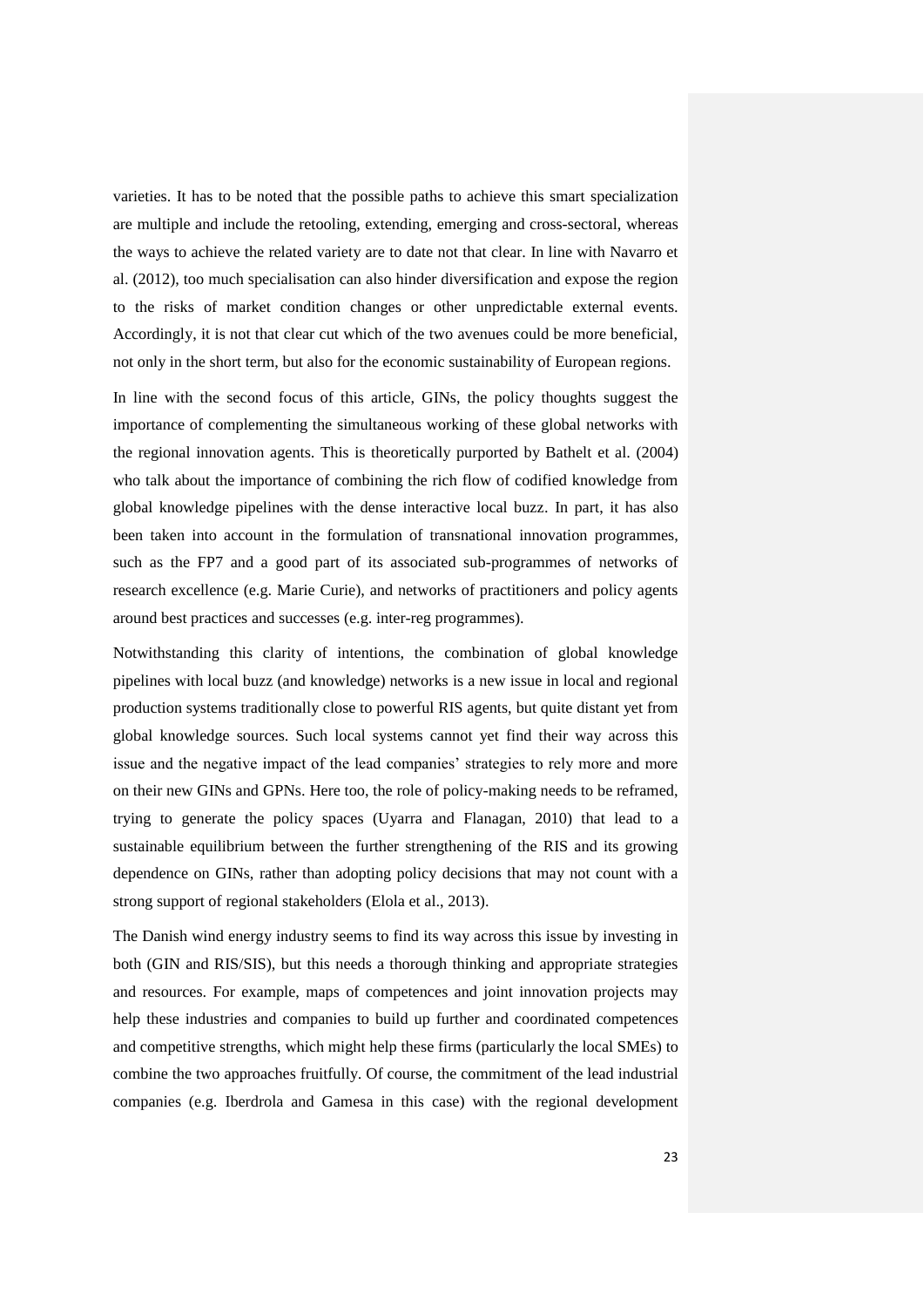process remains essential to the success of this strategy in the current competitive and globalized economy.

### 6. Conclusions, discussion and further research

This qualitative paper touches upon novel issues (e.g. related variety and global innovation networks) which have not been extensively addressed in the innovation studies literature to date. Hence it opens the scope for other contributions that could be based on conceptual insights and empirical findings included here. In particular, our analysis reveals the importance of territorial options and strategies focused on diversifying by extending one's own territorial knowledge to related varieties that are also knowledge-intensive and value added generating. In spite of the significant evidence (see also Asheim et al., 2011; Boschma et al., 2013) about the growth of new industries along this global trend, there might arise a more meaningful debate on policy options. In fact, the current slogan of smart specialization might not necessarily be based upon the related varieties platform, but on a sensible attention to coordination of specialization across the EU space, which might lead to neglecting the real options of extending one's own opportunities by following the related variety approach. A serious assessment needs to take place to verify whether these two approaches complement each other or create contrasts and contradictions.

In this work, we also exhibit a second trend of large corporations to develop global innovation networks that help them acquire strategic knowledge assets even at the cost of their relationship with the regional innovation system. In this context, a challenge is open on how to combine the new GINs developed by lead corporations with the former RIS/NIS approach to local and regional development. A solution to this challenge would help the regional system to combine the absorption of inputs and opportunities offered by global knowledge pipelines with the advantages of cooperating within the local buzz and, in this way, to keep small and medium-sized suppliers integrated in global value chains and international markets. In this sense, a more systematic analysis needs to be thoroughly structured and organized (e.g. in a EU project) in order to verify under what conditions the GIN and the RIS can work together to strengthen the resilience of clusters and local production systems vis-à-vis cases in which this does not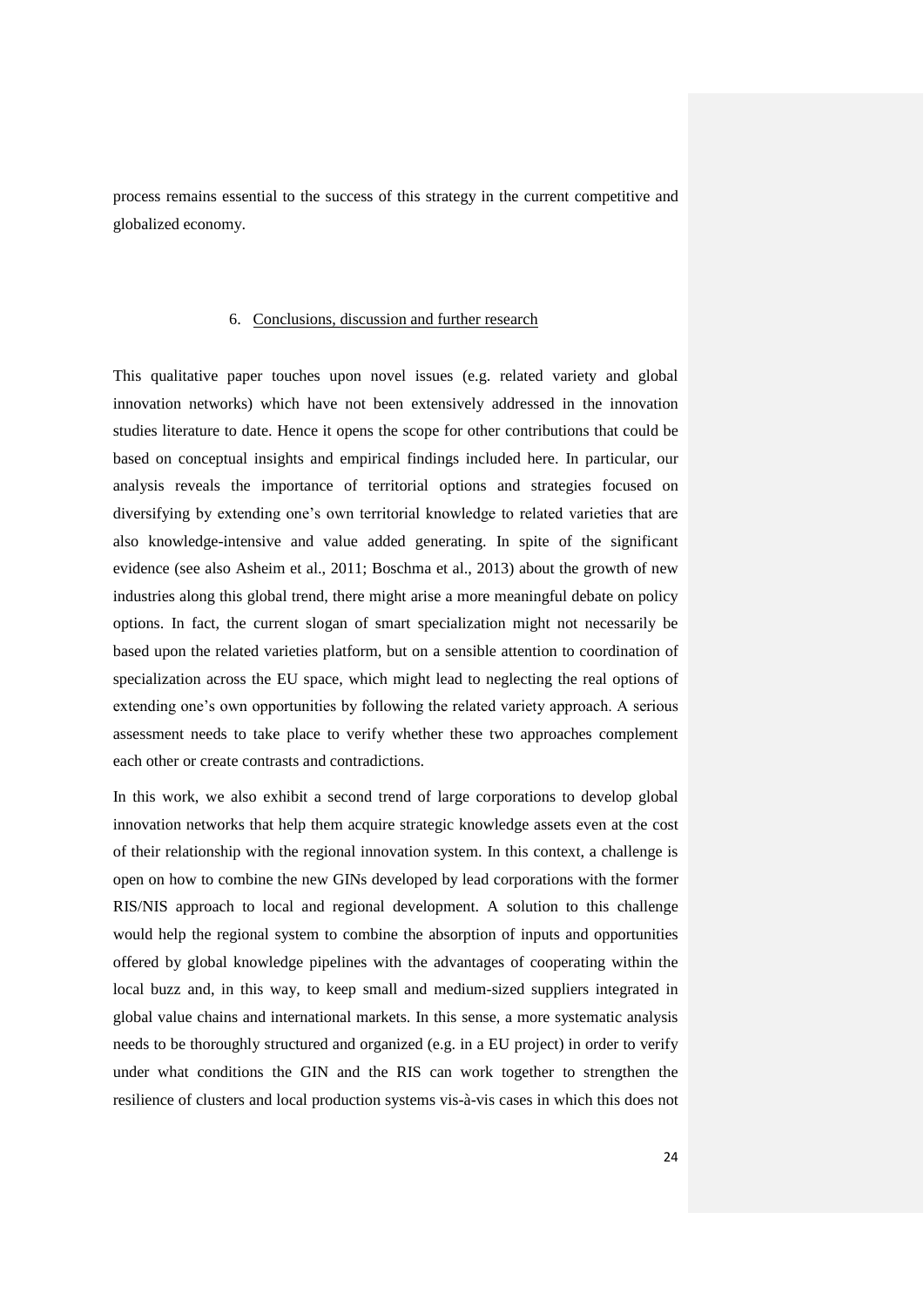happen and, in contrast, such local systems disintegrate and disappear with their repositories of knowledge and competences.

We also consider that the differences and influence of related and unrelated varieties, as well as the plausibility and ease of implementation of smart specialization strategies need to be addressed more in detail. As we noted, the evidence suggests that related variety has a positive impact on innovation and employment growth as compared to the unrelated variety approach, which leads to a more diversified industrial structure. Despite we recognize the relevance of the related variety concept, we do not want to disregard the potential contribution that may be also derived from the analysis of unrelated varieties. From our point of view the conclusions provided by the literature need more depth, since the influence of related variety has to date been studied in periods of economic growth, not in declining economies or industries. Hence, it might be the case that when an economy (sector, region) is facing a declining trajectory, being "unrelated" may provide higher chances to face the risks associated to these economic downturns. As we reflected in the analogy made in section 3.1, it is a matter of finding the balance between effectiveness and efficiency. Accordingly, research needs to dig into the economic impact of these two concepts not only in the short term, but also for the economic sustainability of the territories (i.e. medium to long run). In a similar vein, we still lack knowledge on the degree of operationalization of the smart specialization approach. Can all European regions apply this concept to the same extent? As McCann and Ortega-Argilés (2011: 12) indicate, "the regions which appear to be the most conducive and favourable for the operation of smart specialisation-type processes are the buoyant core regions". Accordingly, the size and diversity in the economic activities carried out in EU regions needs also to be addressed.

In addition, we may highlight other related research lines that could be opened from here and that would deserve a more careful attention. These are somehow tangentially linked to those mentioned in the conceptual parts of the paper, which is why they have not been studied here in order to provide a message as concise, clear and direct as possible: A) Labor mobility: how has it changed due to the related variety and the global innovation networks? What type of labor mobility can we observe for example in the Basque Country or elsewhere in Europe? In which industries is this phenomenon more observable? Has it had more impact on certain industries over others?; B) Conflict between the policy intervention (aiming at increasing diversity, and new firm and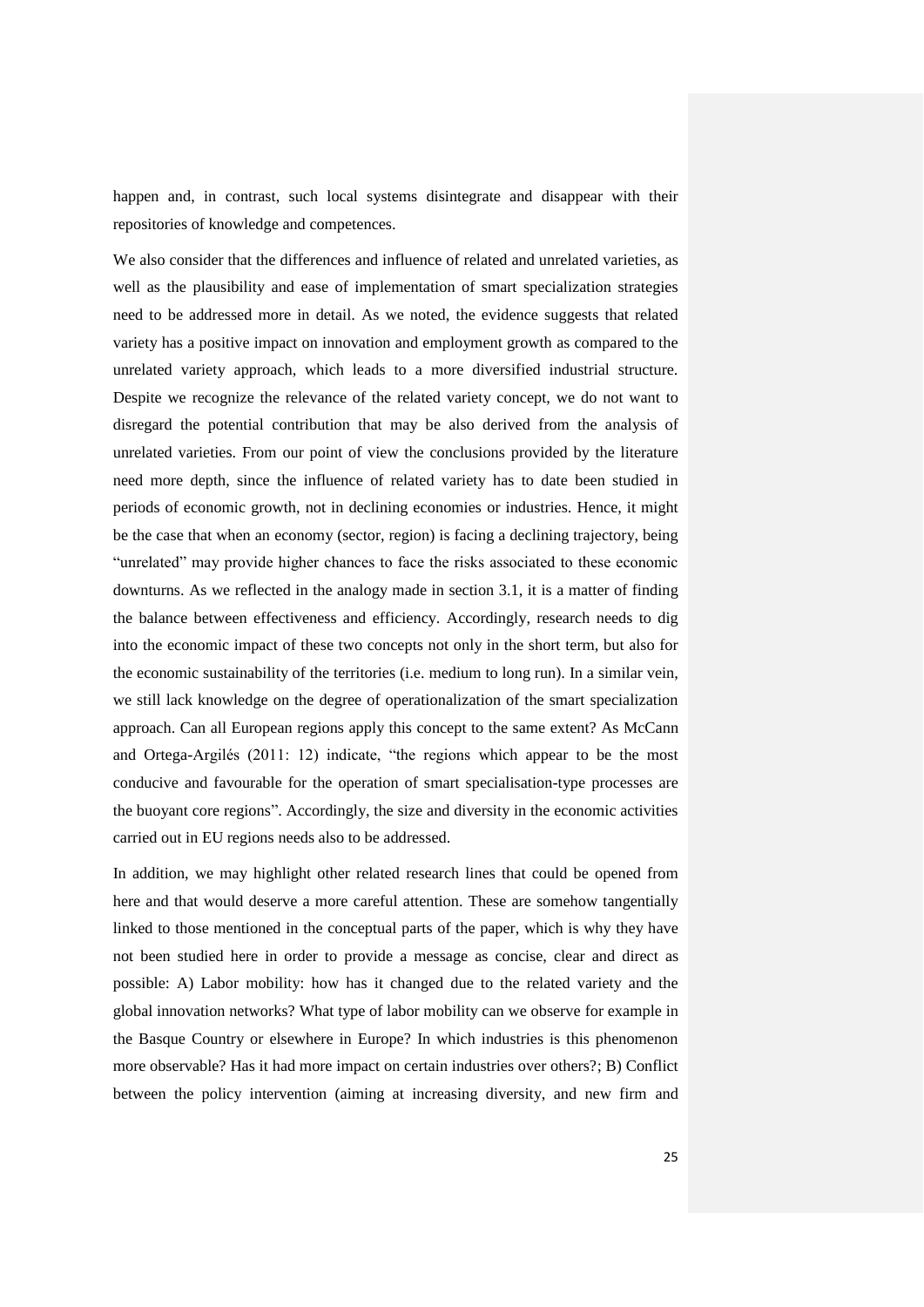employment creation) and the action of large corporations (aimed at increasing their own market shares and reducing competitors). From our point of view these research areas may not only allow to make relevant contributions to the academic community, but could also assist in the setting up more effective policy initiatives and adopting more solid policy making decisions.

# **References**

Aranguren MJ, Larrea M., Mujika A., Plazaola & Triguero (2007), Las empresas pequeñas del Urola Medio: bases para la competitividad, Azkoitia, Iraurgi Lantzen.

Arrow, K. (1962), The economic implications of learning by doing, Review of *Economic Studies,* 29(3), 155-173.

Asheim B., Boschma R. & Cooke P. (2011), [Constructing regional advantage: Platform](http://ideas.repec.org/p/egu/wpaper/0709.html)  [policies based on related variety and differentiated knowledge bases,](http://ideas.repec.org/p/egu/wpaper/0709.html) *[Regional](http://ideas.repec.org/s/egu/wpaper.html) Studies*, 45(7), 893-904.

Boomgard J., Davies S., Haggblade S, & Mead D. (1992), [A subsector approach to](http://ideas.repec.org/a/eee/wdevel/v20y1992i2p199-212.html)  [small enterprise promotion& research,](http://ideas.repec.org/a/eee/wdevel/v20y1992i2p199-212.html) *[World Development](http://ideas.repec.org/s/eee/wdevel.html)*, 20(2), 199-212.

Boschma, R., Minondo, A., Navarro, M. (2011), Related variety and regional growth in Spain, *Papers in Regional Science*, 91(2), 241–256.

Breschi, S., Malerba, F. (1997) Sectoral Innovation Systems: Technological Regimes, Schumpeterian Dynamics, and Spatial Boundaries. In: Edquist, C. (ed.) Systems of Innovation: Technologies, Institutions, and Organisations. Pinter: London, Washington.

Caloghirou, Y., Kastelli, I., y Tsakanikas, A. (2004), Internal capabilities and external knowledge sources: complements or substitutes for innovative performance?, Technovation, 24, (1), 29-39.

Carlsson, B., Stankiewicz, R. (1995) On the Nature, Function, and Composition of Technological Systems. In: Carlsson, B. (ed.) Technological Systems and Economic Performance: The Case of Factory Specialisation. Kluwer: The Netherlands: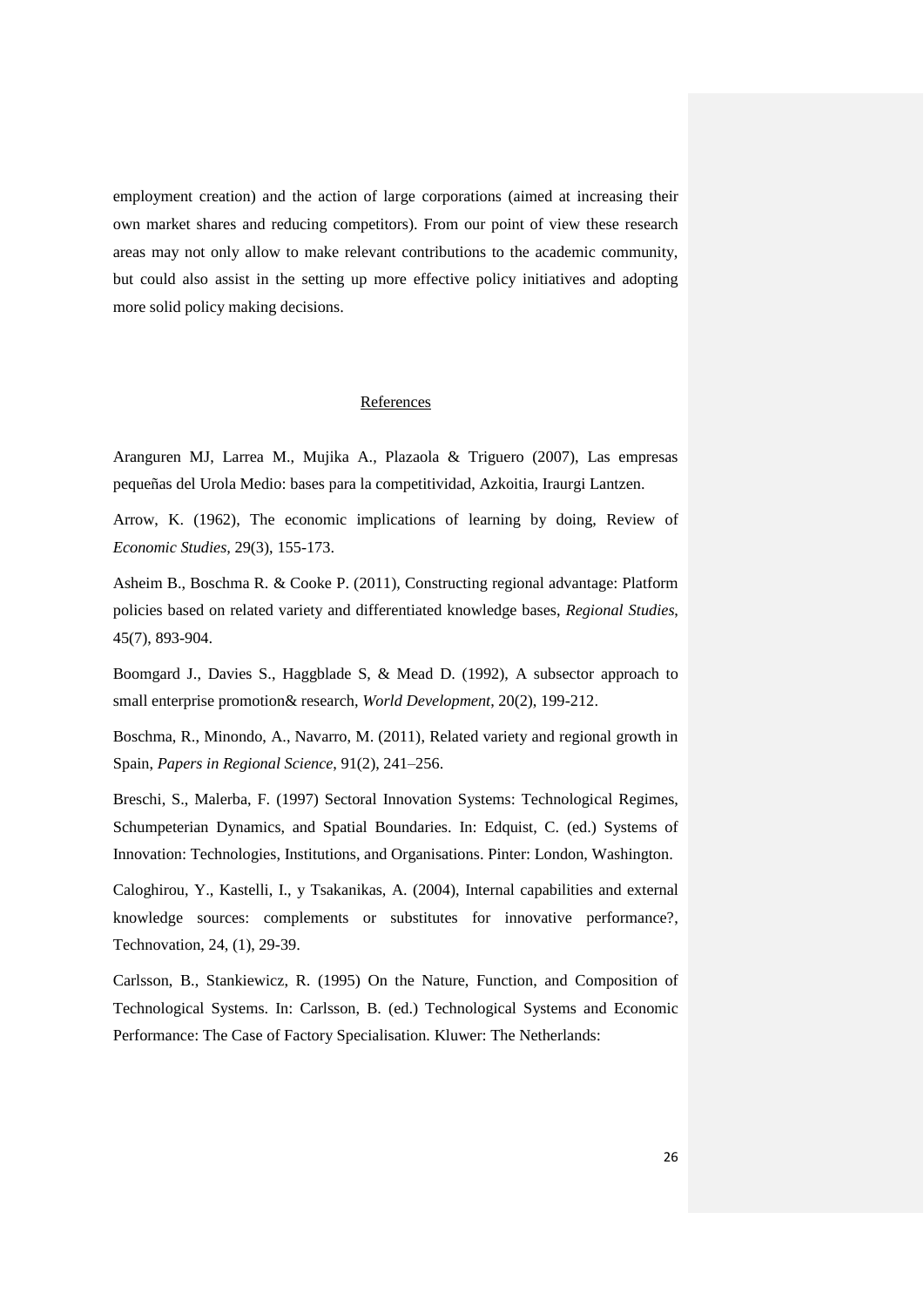Chaminade, C., Zabala, J.M., Treccani, A. (2010) The Swedish national innovation system and its relevance for the emergence of global innovation networks. CIRCLE Electronic WP series, Paper no. 2010/09, Lund University, Sweden.

Chesbrough, H. (2003), Open Innovation. Harvard University Press: Cambridge, MA.

Blomstrom M., Kokko A. And Zejan M. (2000), Foreign direct investment: firms and host country strategies, Palgrave-Macmillan, Basingstoke.

Coe, N., Dicken, P., Hess, M. (2008), Global production networks: realizing the potential, *Journal of Economic Geography*, 8, 271-295.

Cohen, W., Levinthal, D. (1990), Absorptive Capacity: A new perspective on learning and innovation, *Administrative Science Quarterly*, 35, 128-152.

Cooke P. (2001), Regional innovation systems, clusters and the knowledge economy, *Industrial and Corporate Change*, 10(4), 945-974.

Cooke P. (2012), Global production networks and global innovation networks: stability versus growth, Mimeo, Cardiff University, forthcoming in *European Planning Studies*.

Cooke P., Parrilli MD, Curbelo JL Eds. (2012), Innovation, global change and territorial resilience, Elgar, Cheltenham.

Cooke, P., Gómez Uranga, M., Etxebarria,G. (1997), Regional innovation systems: Institutional and organizational dimensions, *Research Policy,* 26, 475-491.

Cooke, P., Heidenreich, M., Braczyk, H.J. (2004) Regional Innovation Systems: The Role of Governance in a Globalized World. Routledge.

Cooke P., Parrilli MD and Curbelo JL (2012), Innovation, global change and territorial resilience, Edward Elgar, Cheltenham.

Dunning J. (1988), The eclectic paradigm of international production, *Journal of International Business Studies*, 19(1),1-31.

Dunning J. and Lundan S. (2008), Multinational enterprises and the global economy, Elgar, Cheltenham.

Edquist, C. (ed.) (1997) Systems of Innovation: Technologies, Institutions, and Organisations. Pinter: London, Washington.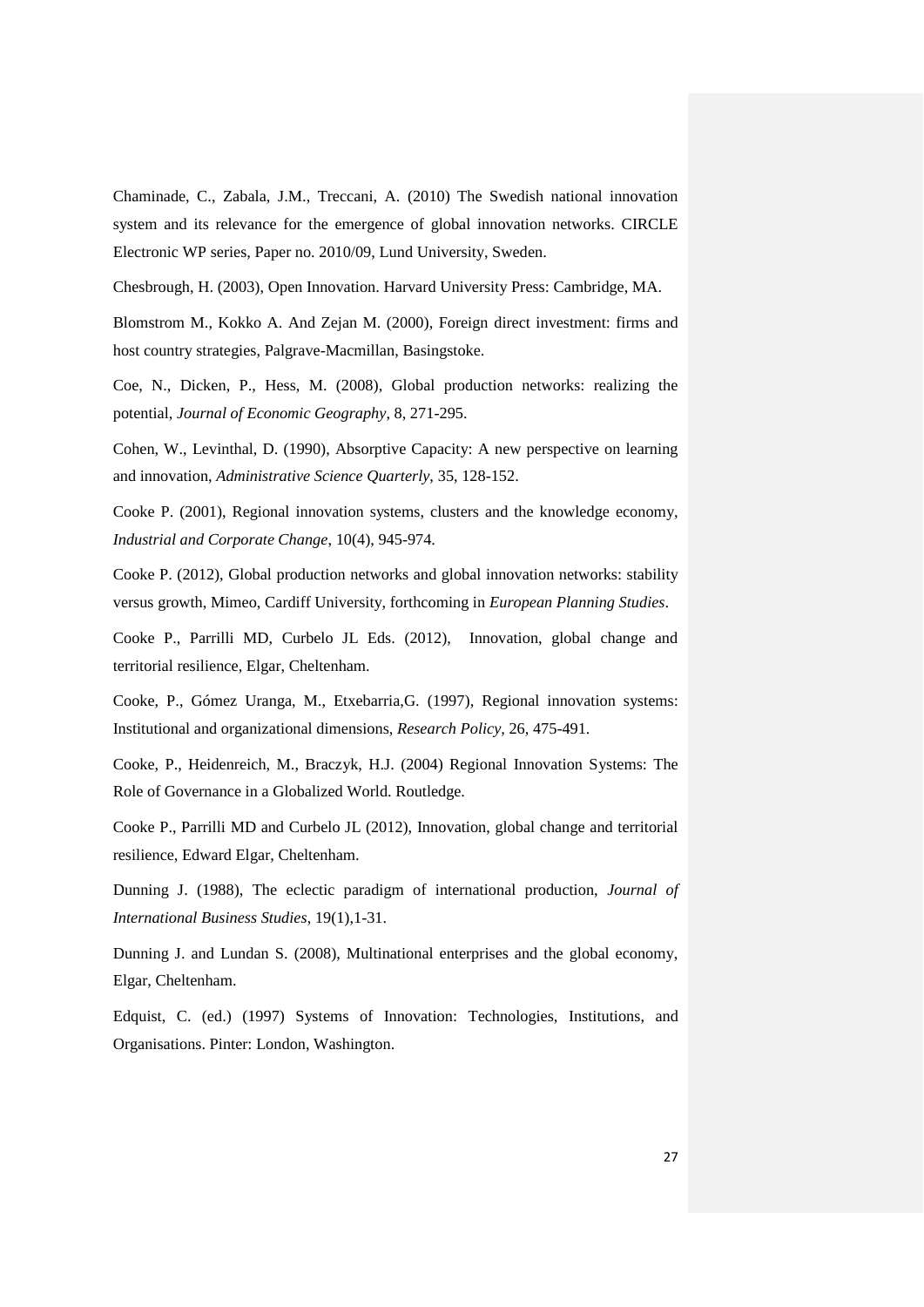Elola A., Parrilli MD and Rabellotti R. (2013), The resilience of clusters amidst increasing globalization: A value chain study of the Basque wind energy industry, *European Planning Studies*, Special Issue on GVC, GPN and GIN, forthcoming July.

Ernst D. (2009), A new geography of knowledge in the electronics industry? Asia's role in global innovation networks, *Policy Studies,* 54, Honolulu: East-West Center.

Ernst, D., Kim, L. (2002), Global production netoworks, knowledge diffusion and local capability formation, *Research Policy*, 31, 1417-1429.

European Commission (1993), White Paper on Growth, Competitiveness, and Employment. The Challenges and Ways Forward into the 21st Century. Brussels, European Commission. Available: [http://europa.eu.int/en/record/white/c93700/contents.html.](http://europa.eu.int/en/record/white/c93700/contents.html)

European Commission (2010), Regional Policy Contributing to smart growth in Europe 2020. SEC (2010) 1983.

EUSTAT (2012), Online statistics on the regional economy, [www.eustat.es.](http://www.eustat.es/)

Foray, D., David, P.A., Hall, B. (2009), Smart Specialisation: The Concept. In: Knowledge for Growth. Prospects for science, technology and innovation. Selected papers from Research Commissioner Janez Potočnik's Expert Group. Chapter 3, pp. 20- 24. Available: [http://ec.europa.eu/invest-in](http://ec.europa.eu/invest-in-research/pdf/download_en/selected_papers_en.pdf)[research/pdf/download\\_en/selected\\_papers\\_en.pdf.](http://ec.europa.eu/invest-in-research/pdf/download_en/selected_papers_en.pdf)

Freeman, C. (1987), Technology Policy and Economic Performance: Lessons from Japan. Pinter Publishers: London and New York.

Frenken, K., van Oort, A., Verburg, T. (2007), Related Variety, Unrelated Variety and Regional Economic Growth. *Regional Studies*, 41(5), 685-697.

Gereffi G., Humphrey J., Sturgeon T. (2005), The governance of global value chains, *Review of International Political Economy*,12(1), 78-104.

Gereffi G., Korzeniewicz, M. (Eds.) (1994), Commodity Chains and Global Capitalism, Greenwood Press, Westport Connecticut.

Gómez Uranga, M., Zabala-Iturriagagoitia, J.M., de Miguel, J.C. (2013), Evolutionary Epigenetic Economics: How to Better Understand the Trends of Big Internet Groups. Available: [http://papers.ssrn.com/sol3/papers.cfm?abstract\\_id=2200421.](http://papers.ssrn.com/sol3/papers.cfm?abstract_id=2200421)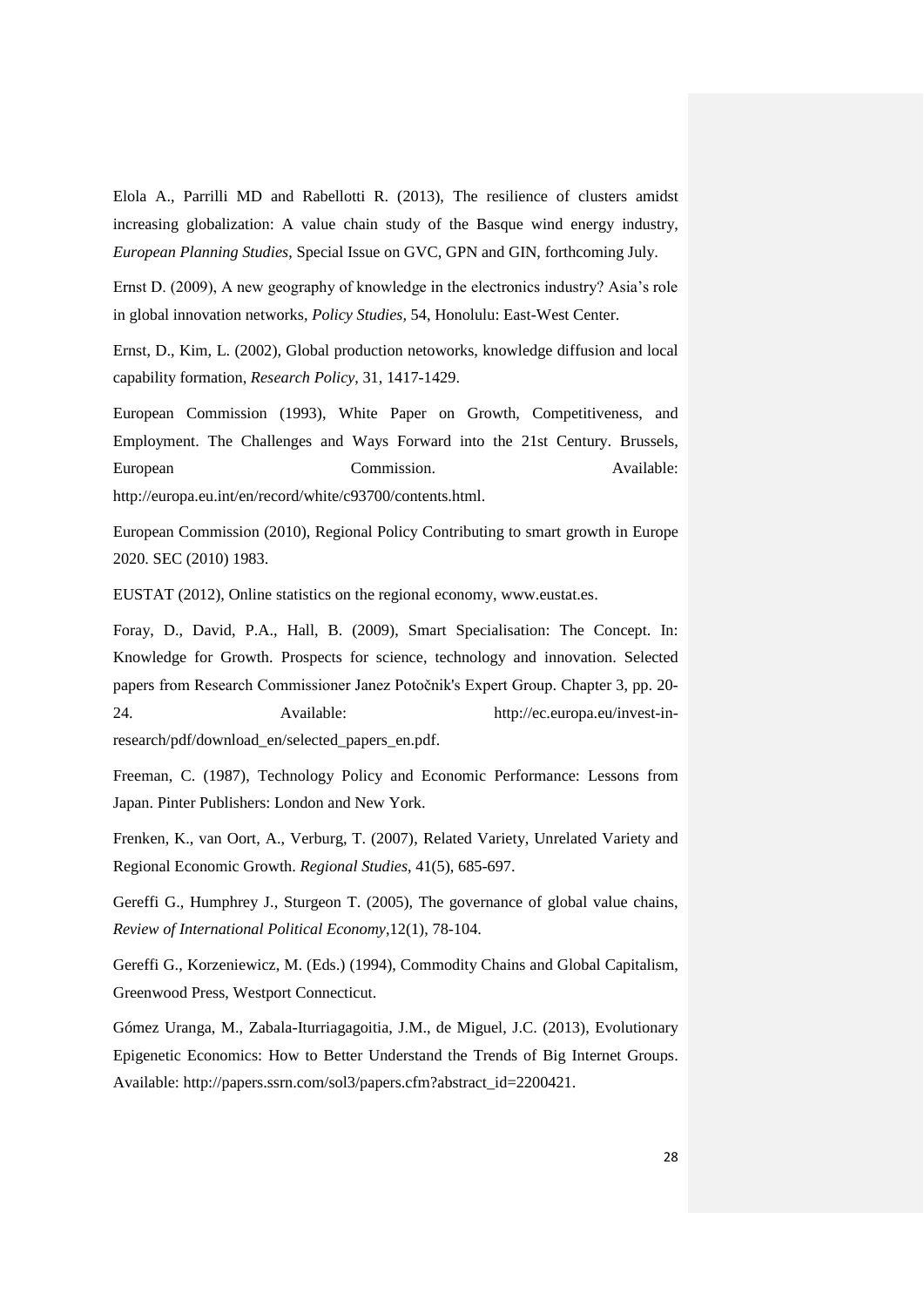González-Pernía, J.L., Parrilli, M.D., Peña, I. (2012), Learning Modes, Types of Innovation and Economic Performance. Orkestra Working Paper Series in Territorial Competitiveness, Number 2012-R01 (ENG), ISSN 1989-1288.

Griliches Z (1979), I[ssues in assessing the contribution of research and development to](http://ideas.repec.org/a/rje/bellje/v10y1979ispringp92-116.html)  [productivity growth,](http://ideas.repec.org/a/rje/bellje/v10y1979ispringp92-116.html) *[Bell Journal of Economics](http://ideas.repec.org/s/rje/bellje.html)*, 10(1), 92-116.

Gourevitch, P, Bohn, R., McKendrick, D. (2000), Globalization of Production: Insights from the Hard Disk Drive Industry, World Development, 28(2), 301-317.

Håkansson, H. (1987), Industrial technological development: a network approach. Croom Helm: London.

Henderson J., Dicken P., Hess M., Coe N. and Yeung H.W. (2002), Global production networks and the analysis of economic development, *Review of International Political Economy*, 9(3), 436-464.

Hidalgo C., Klinger B., Barabasi A., Hausmann, R. (2007), The product space conditions the development of the Nations, *Science*, 317 (5387), 482-487.

Howells, J., James, A., Malik, K. (2003), The sourcing of technological knowledge: distributed innovation processes and dynamic change. *R&D Management*, 33(4), 395- 409.

Humphrey J., Schmitz H. (2002), How does insertion in global value chains affect upgrading in industrial clusters, *Regional Studies*, 36(9), 1017-1027.

Jensen, M., Johnson, B., Lorenz, E., Lundvall, B.Å. (2007), Forms of knowledge and modes of innovation, *Research Policy*, 36, 680-693.

Koschatzsky, K., Stahlecker, T. (2010), The changing role of universities in the German research system: engagement in regional networks, clusters and beyond, Arbeitspapiere Unternehmen und Region, No. R2/2010.

Leppälä, S., Desrochers, P. (2010), The division of labor need not imply regional specialization. *Journal of Economic Behavior & Organization*, 74, 137–147.

Lundvall, B.Å. (ed.) (1992), National Systems of Innovation: Towards a Theory of Innovation and Interactive Learning. Pinter: London.

Lundvall, B.Å., Johnson, B. (1994), The learning economy. Journal of Industry Studies 1(2), 23-42.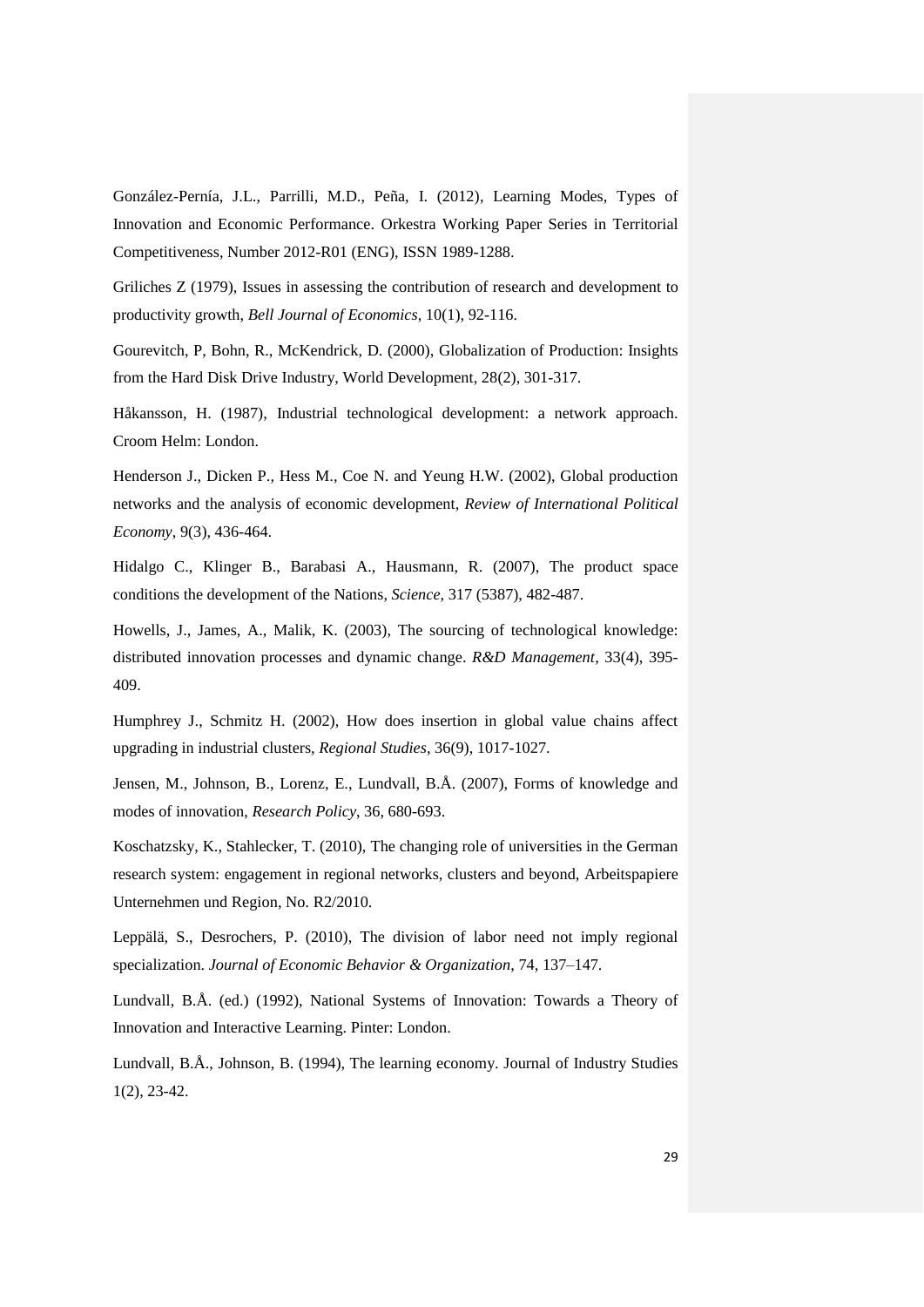Maidique, M.A., Zirguer, B.J. (1985), The new product learning cycle, *Research Policy*, 14, 299-313.

March, J.G. (1991), Exploration and exploitation in organization learning, *Organization Science*, 2, 71–87.

Markusen A. (1996), Sticky places in slippery space: a typology of industrial districts, *Economic Geography*, 72(3), 293-313.

Martin, R., Sunley, M. (2011), Conceptualizing cluster evolution: beyond the lifecycle model, *Regional Studies*, 45(10), 1299-1318.

McCann, P., Ortega-Argilés, R. (2011), Smart Specialisation, Regional Growth and Applications to EU Cohesion Policy. Economic Geography Working Paper 2011, Faculty of Spatial Sciences, University of Groningen. Available: [http://ipts.jrc.ec.europa.eu/docs/s3\\_mccann\\_ortega.pdf.](http://ipts.jrc.ec.europa.eu/docs/s3_mccann_ortega.pdf)

Menzel M.P., Fornhal, D. (2010), Cluster lifecycle: dimensions and rationales of cluster evolution, *Industrial and Corporate Change*,19(1), 205-238.

Navarro M., Gibaja J., Osorio Bilbao B., Aguado, R. (2009), Patterns of innovation in the EU-25 regions: a typology, *Environment and Planning C*,27, 815-840.

Navarro Arancegui, M., Aranguren Querejeta, M., Magro Montero, E. (2012), Las estrategias de especialización inteligente: una estrategia territorial para las regiones, *Cuadernos de Gestión*, 12, 27-49.

Nelson, R. (ed.) (1993), National Innovation Systems: A Comparative Analysis. Oxford University Press: New York, Oxford.

Parrilli, M.D. (2004), A stage and eclectic approach to industrial district development, *European Planning Studies*,12(8), 1115-1130.

Parrilli, M.D., Aranguren, M.J., Larrea, M. (2010), The Role of Interactive Learning to Close the "Innovation Gap" in SME-Based Local Economies: A Furniture Cluster in the Basque Country and its Key Policy Implications, *European Planning Studies*, 18 (3), 351-370.

Parrilli, M.D., Nadvi, K., Yeung, H.W. (2013), Local and Regional Development in Global VCs, PNs and INs: A Comparative Review and Challenges for Future Research, *European Planning Studies*, Special Issue on GC, GPN and GIN, forthcoming in July.